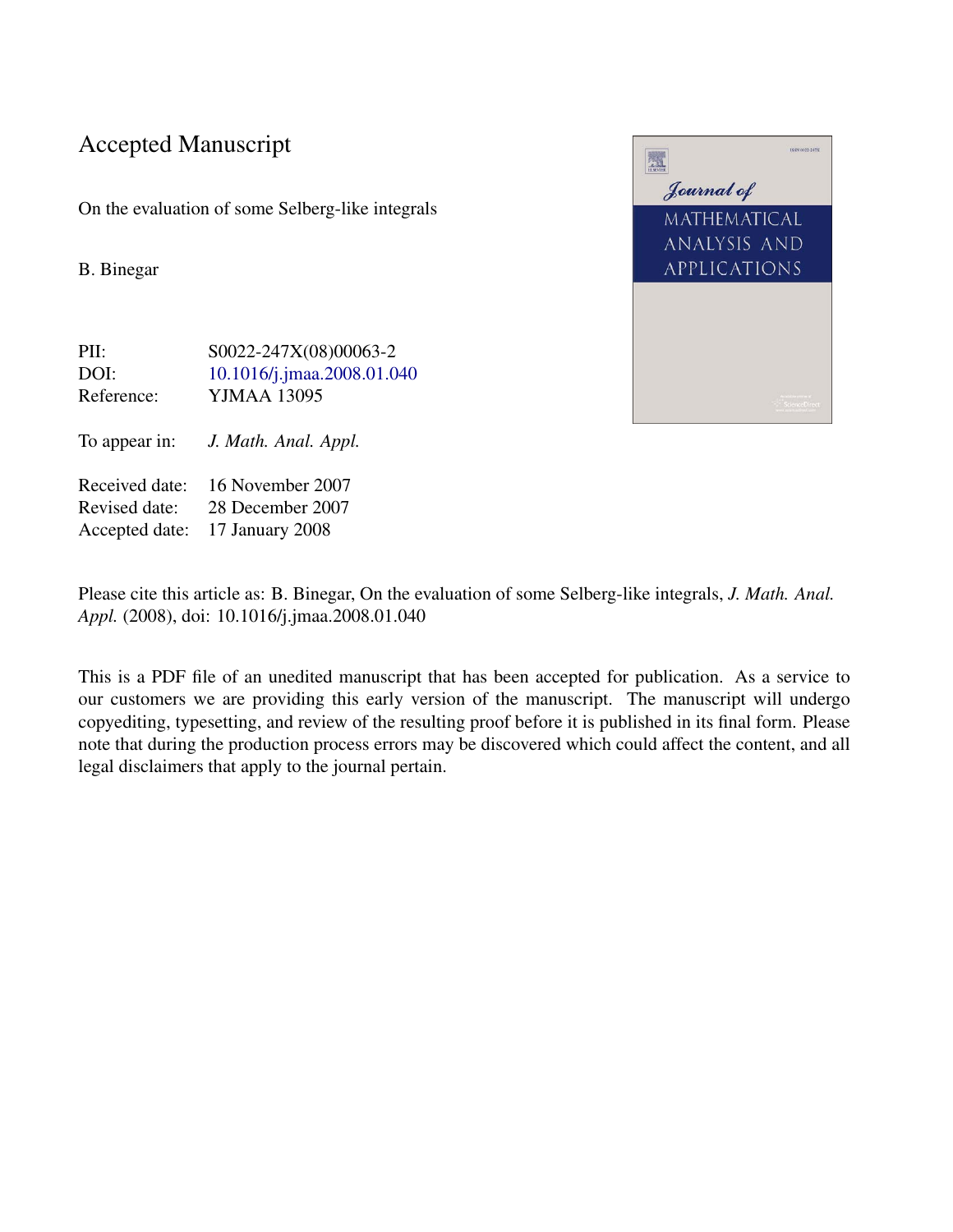#### **ON THE EVALUATION OF SOME SELBERG-LIKE INTEGRALS**

#### B. BINEGAR

B. BINEGAR<br>
Mastatacy: Several methods of evaluation are passented for a family<br> $I_{n,d,p}$  of Scherical entergents in strict in the current<br>state of signator of a family of spherical alipotent of<br>this associated to the symm ABSTRACT. Several methods of evaluation are presented for a family  $I_{n,d,p}$ of Selberg-like integrals that arise in the computation of the algebraic-geometric degrees of a family of spherical nilpotent orbits associated to the symmetric space of a simple real Lie group. Adapting the technique of Nishiyama, Ochiai and Zhu, we present an explicit evaluation in terms of certain iterated sums over permutation groups. The resulting formula, however, is only valid when the integrand involves an even power of the Vandermonde determinant. We then apply, to the general case, the theory of symmetric functions and obtain an evaluation of the integral  $I_{n,d,p}$  as a product of polynomial of fixed degree times a particular product of gamma factors; thereby identifying the asymptotics of the integrals with respect to their parameters. Lastly, we derive a recursive formula for evaluation of another general class of Selberg-like integrals, by applying some of the technology of generalized hypergeometric functions.

#### 1. INTRODUCTION

In 1944, while still a high school student, Atle Selberg published the following multivariate generalization of Euler's beta integral formula:

$$
\int_{[0,1]^n} \left( \prod_{i=1}^n (x_i)^{r-1} (1-x_i)^{s-1} \right) \left( \prod_{1 \le i < j \le n} |x_i - x_j|^{2\kappa} \right) d^n x
$$
\n
$$
= \prod_{i=1}^n \frac{\Gamma(i\kappa + 1) \Gamma(r + (i-1)\kappa) \Gamma(s + (i-1))}{\Gamma(\kappa + 1) \Gamma(r + s + 2 + (n - i - 2)\kappa)} .
$$

For some 35 years this result laid in deep hibernation - until it was rediscovered and vigorously reanimated by Askey [As], Macdonald [Mac1], Koranyi [Kor] and many others. Indeed, since its rediscovery, the Selberg formula has been generalized in several directions ( $[Ao]$ ,  $[Kad]$ ,  $[Kan]$ ,  $[Ri]$ ), and has found important applications in both pure mathematics ([Kor],[FK], [KO], [NO], [Meh]) and physics ([Fo],[Ve]).

Still today the Selberg integrals lay at the heart of a fascinating nexus of representation theory, algebraic geometry, analysis, and combinatorics. A very nice illustration of this is found in a recent paper by K. Nishiyama and H. Ochiai [NO]. Most ostensibly, this paper deals with the problem of calculating the Bernstein degrees of singular highest weight representations of the metaplectic group. However,

Date: December 26, 2007.

<sup>1991</sup> Mathematics Subject Classification. Primary 33D70, 05E05, 32M15 .

Key words and phrases. Selberg integral, symmetric functions, associated variety.

The author thanks Leticia Barchini for suggesting the problem from which this work evolved, and for several helpful suggestions during the course of this investigation. He also gratefully acknowledges discussions with Hiroyuki Ochiai and Roger Zierau and thanks the National Science Foundation through the Atlas for Lie Groups FRG (DMS 0554278) for support.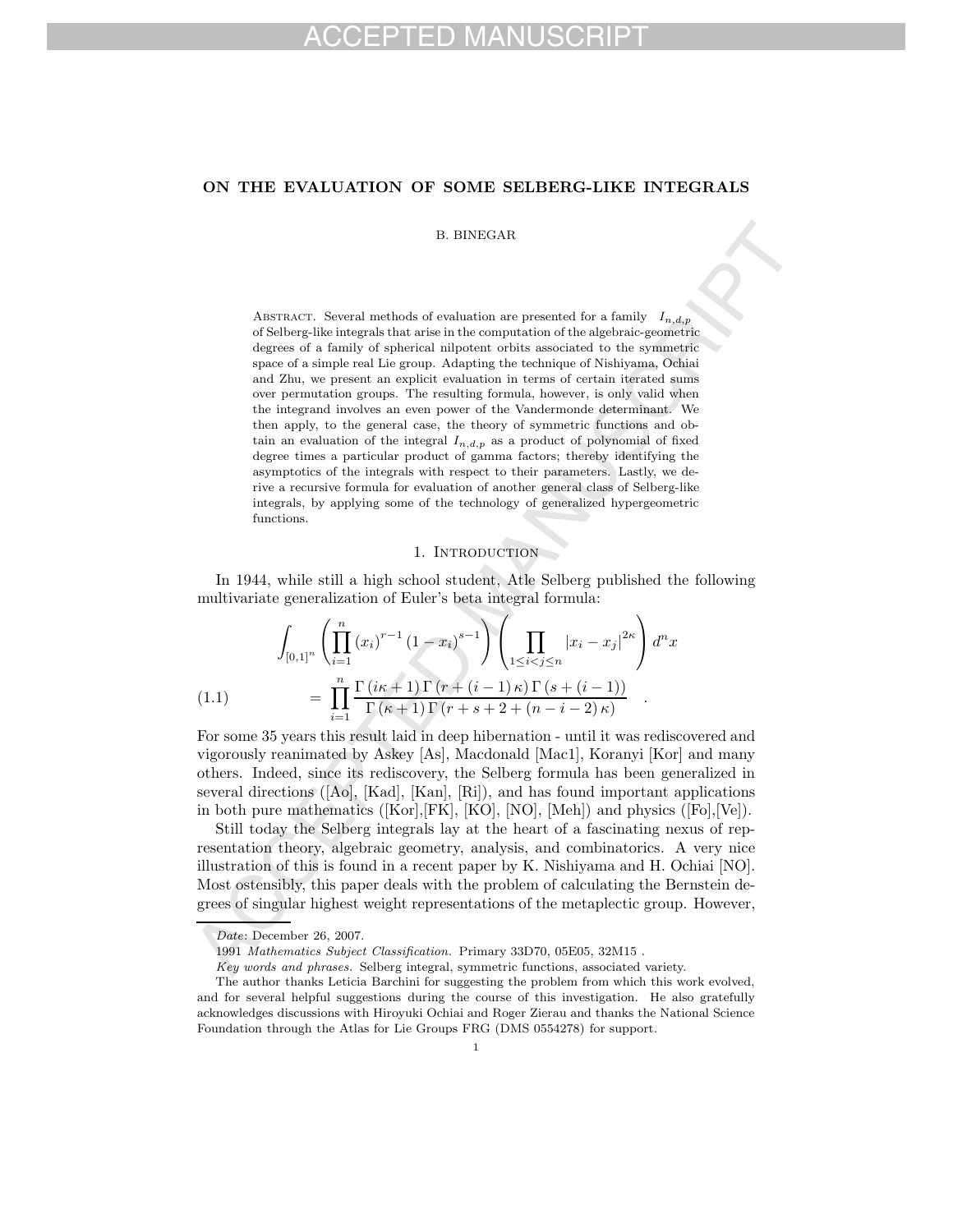#### ON THE EVALUATION OF SOME SELBERG-LIKE INTEGRALS  $\hspace{0.2cm}$   $\hspace{0.2cm}$   $\hspace{0.2cm}$

it turns out that the crux of the matter is to evaluate an integral of the form

(1.2) 
$$
\int_{S_i} \left( \prod_{1 \leq j \leq i} x_j \right)^s \left( \prod_{1 \leq j < k \leq i} (x_j - x_k) \right)^d d^i x .
$$

This they do by veinte<br>previolg the integral as an integral axe minimatric consistence the symmetric consistence associated to the space of positive, real symmetric matrices. They are then able<br>associated to the explicit This they do by reinterpreting the integral as an integral over the symmetric cone associated to the space of positive, real symmetric matrices. They are then able to use results of Faraut and Koranyi [FK] (which go back to the original Selberg formula via [Kor]) to obtain an explicit evaluation as a certain product of gamma functions of the parameters. The authors then remark that their computation of the Bernstein degree is equivalent to computing the algebraic-geometric degree of the determinantal varieties  $Sym_n(m) = \{ X \in M_n(\mathbb{C}) \mid tX = X \text{, } rank(X) \leq m \},$ and that they have thereby reproduced the classical formulae of Giambelli.

Inspired by the methods and results of the current generation of Japanese representation theorists (e.g., [NOTYK], [NOZ], [KO]) we have in [B] derived a formula for the leading term of the Hilbert polynomials of a family of spherical nilpotent  $K_{\mathbb{C}}$ orbits associated to the symmetric space of a simple real Lie group. This formula, together with the restricted root data, reduces the problem of the determining the algebraic-geometric degree of (the projectization of) such an orbit to the evaluation of an integral that is either of the form  $(1.2)$ , which happens only when  $G/K$  is Hermitian symmetric, or of the form

(1.3) 
$$
\int_{S_i} \left( \prod_{1 \leq j \leq i} x_j \right)^s \left( \prod_{1 \leq j < k \leq i} \left( x_j^2 - x_k^2 \right) \right)^d dx
$$

and where, in both cases,  $S_i$  is the domain

(1.4) 
$$
\mathcal{S}_i = \left\{ x \in \mathbb{R}^i \mid x_1 \geq x_2 \geq \cdots \geq x_i \geq 0 \quad , \quad \sum_{j=1}^i x_j \leq 1 \right\} .
$$

Let us remark here that integrals of the form  $(1.2)$ , while replete with applications and interpretations (such as in [NO]), can also be evaluated simply by a change of variables ([Mac2] pg. 286) and an application of the original Selberg formula. On the other hand, integrals of the form (1.3) also have interpretations and applications outside our particular representation theoretical context. For example, integrals of this form arise quite naturally in the context of analysis on symmetric domains (see, e.g., [FK], pg. 197). Yet it seems, except for very particular values of the parameters, no explicit evaluation is known.

At first this may seem a modest oversight in the literature; as apparently the only difference between the two integrals is the replacement of the linear difference factors  $x_i - x_j$  in (1.2) with the quadratic difference factors  $x_i^2 - x_j^2$ . Moreover, from a representation theoretical point of view, the difference/connection between the two integrals is just a reflection of the fact that the restricted root systems in the Hermitian symmetric case are of type  $A_{n-1} \approx {\{\pm (e_i - e_j) | 1 \le i \le j \le n\}}$ , while, in the non-Hermitian symmetric situation, the restricted roots systems will involve both sums and differences (as well as multiples) of the standard basis vectors  $e_i$ . However, the substitution  $x_i - x_j \rightarrow x_i^2 - x_j^2$ , also leads to a breaking of a subtle  $x_i \longleftrightarrow 1-x_i$  symmetry in the original Selberg integral. This loss of symmetry at least partially explains why the integral (1.3) is such a bugger.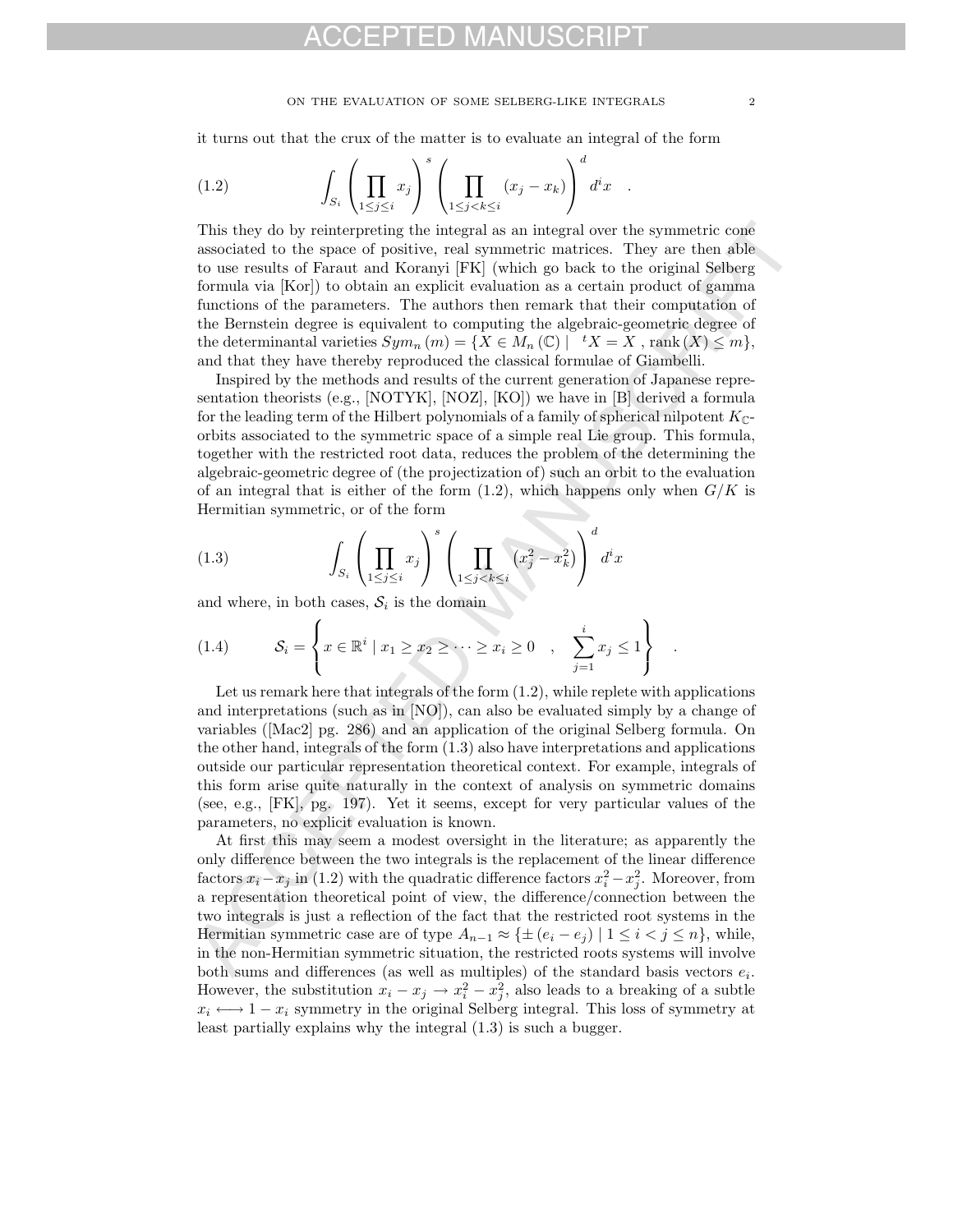#### ON THE EVALUATION OF SOME SELBERG-LIKE INTEGRALS  $\qquad \qquad \, 3$

Henceforth, we shall denote by  $I_{n,d,p}$  the integral

(1.5) 
$$
I_{n,d,p} \equiv \int_{\mathcal{S}_n} \left( \prod_{1 \leq i \leq n} x_i \right)^p \left( \prod_{1 \leq i < j \leq n} \left( x_i^2 - x_j^2 \right) \right)^d d^n x
$$

where the domain  $S_n$  is

(1.6) 
$$
\mathcal{S}_n = \left\{ x \in \mathbb{R}^n \mid x_1 \ge x_2 \ge \dots \ge x_n \ge 0 , \sum_{i=1}^n x_i \le 1 \right\}
$$

as above. Note that when  $d$  is an even integer, the integrand is a homogeneous symmetric polynomial and that (in any case)  $S_n$  is a fundamental domain for the action of the symmetric group  $\mathfrak{S}_n$ . Because of these circumstances we can compute  $I_{n,2k,p}$  as n! times the integral of the same integrand over the simpler region

$$
\Omega_n = \mathfrak{S}_n \cdot \mathcal{S}_n = \left\{ (x_1, \dots, x_n) \in \mathbb{R}^n \mid x_1 \ge 0, x_2 \ge 0, \dots, x_n \ge 0; \sum_{i=1}^n x_i \le 1 \right\}
$$

This observation and the method of Nishiyama, Ochiai and Zhu [NOZ] allows us to obtain in §2 the following result.

**Theorem 1.** If d is even then

$$
I_{n,d,p} = \frac{1}{n!} \frac{1}{\Gamma(a+1)} \sum_{\sigma_1 \in \mathfrak{S}_n} \cdots \sum_{\sigma_d \in \mathfrak{S}_n} [sgn(\sigma_1 \cdots \sigma_d)]
$$

$$
\times \prod_{i=1}^n \Gamma(2\sigma_1(i) + \cdots + 2\sigma_d(i) - 2d + p + 1)]
$$

where

$$
a \equiv n (p + 1 + d(n - 1)) \quad .
$$

where the demain  $S_n$  is<br>  $S_n = \left\{ x \in \mathbb{R}^n \mid x_1 \ge x_2 \ge \cdots \ge x_n \ge 0 \right.$ ,  $\sum_{i=1}^n x_i \le 1 \right\}$ <br>
as above. Note that when  $d$  is an even integer, the integrand is a homogeneous<br>
symmetric group can be summertic polyonical Although this result is fairly explicit, it has two unpleasant features. First of all, it is valid only for even  $d$  (when  $d$  is odd the integrand is skew-symmetric and so the integral can not be computed by extending its domain to  $\Omega_n$ ). Secondly, the sums over permutations are extremely arduous to compute even for relatively small values for n and d. Toward the end of  $\S2$  we derive the following result which sheds a little more light on this valuation of  $I_{n,d,p}$  for large values of the parameters:

**Proposition 2.3.** Let  $S_{n,d,p}$  be

$$
\sum_{\sigma_1 \in \mathfrak{S}_n} \cdots \sum_{\sigma_d \in \mathfrak{S}_n} \left[ sgn \left( \sigma_1 \cdots \sigma_d \right) \prod_{i=1}^n \Gamma \left( 2 \sigma_1 \left( i \right) + \cdots + 2 \sigma_d \left( i \right) - 2d + p + 1 \right) \right]
$$

(i.e.,  $S_{n,d,p}$  is the sum on the right hand side of the formula in Proposition 1.3), then

$$
S_{n,d,p} = \Phi_{n,d}(p) \prod_{i=1}^{n} \Gamma(p+1+d(i-1))
$$

where

$$
\Phi_{n,d}(p) = \sum_{\sigma_1 \in \mathfrak{S}_n} \cdots \sum_{\sigma_d \in \mathfrak{S}_n} sgn(\sigma_1 \cdots \sigma_d) \prod_{i=1}^n (p+1+d(i+1))_{2\mu_i(\sigma)} \quad .
$$

.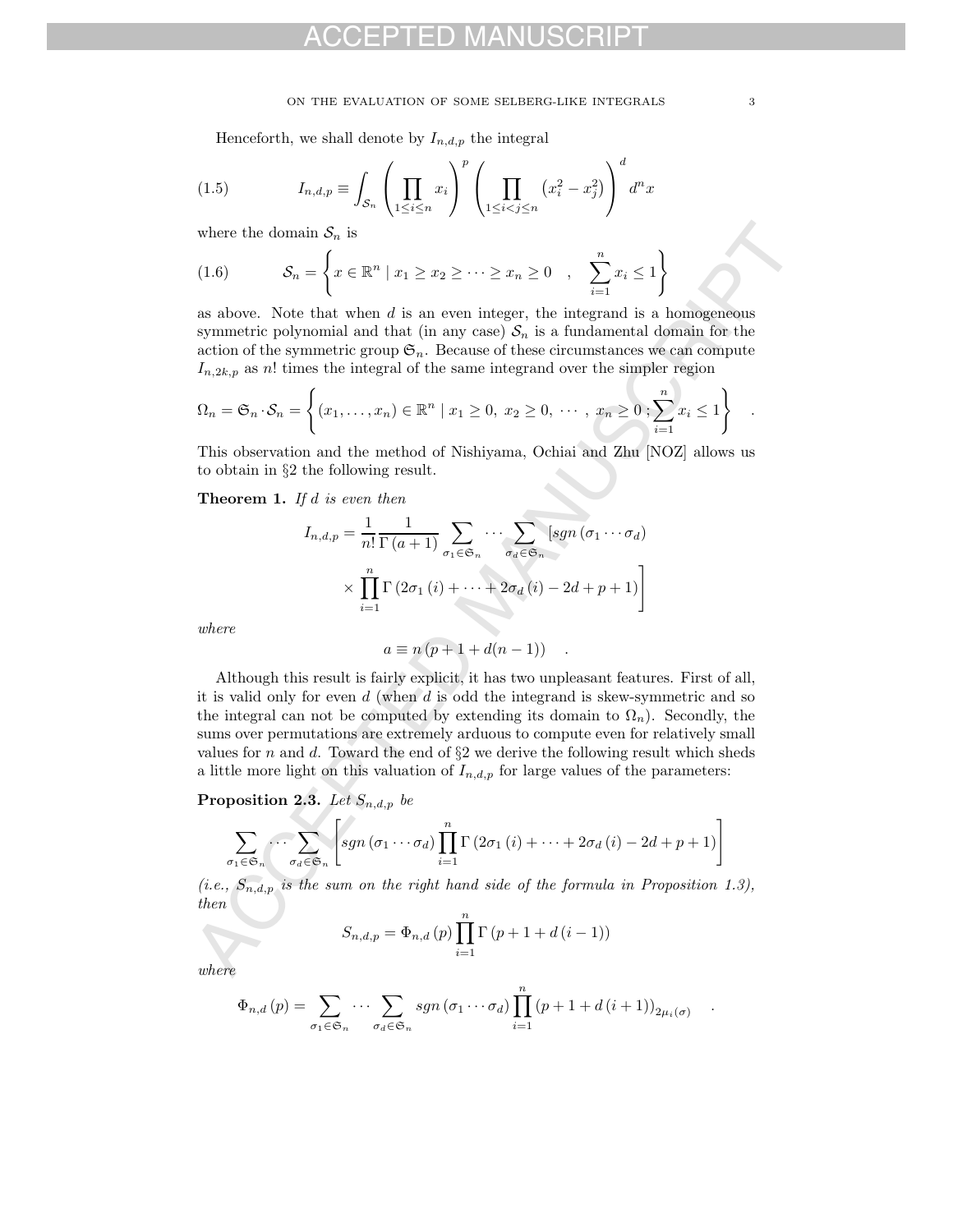ON THE EVALUATION OF SOME SELBERG-LIKE INTEGRALS  $\hfill 4$ 

Here  $(n)_k = (n)(n-1)\cdots(n-k-1)$  is the usual Pochhammer symbol, and  $\mu_i(\sigma) = \mu_i(\sigma_1,\ldots,\sigma_d)$  is a particular integer-valued function on  $(\mathfrak{S}_n)^d$  (corresponding roughly to the height of the  $i<sup>th</sup>$  part of a partition constructed from the  $\sigma_1, \ldots, \sigma_d$  above its minimal possible value.) It is readily seen that the degree of the polynomial factor  $\Phi_{n,d}(p)$  is  $\leq \frac{d}{2}n(n-1)$ . However, explicit computations reveal that this bound on the degree of  $\Phi_{n,d}(p)$  is far from being sharp. This is to be remedied later in §3 (see Remark 3.1.)

that this bound on the degree of  $\Phi_{n,d}(p)$  is the first<br>map than the degree of  $\Phi_{n,d}(p)$  is the form in this given. This is to be<br>monoided blater in 53 (see Remerk 2.1.) <br> The theory of symmetric functions provides anot The theory of symmetric functions provides another point of entry into the topic of generalized Selberg integrals and, in fact, much of the work on generalized Selberg integrals during the 1980's and 1990's ([Mac1], [Ao], [Kad], [Ri]) was predicated on this point of view. We have already noted that  $I_{n,d,p}$  is an integral of a symmetric or skew-symmetric homogeneous polynomial over a fundamental domain for the natural action of the symmetric group  $\mathfrak{S}_n$  on  $\mathbb{R}^n$ . In fact, if we denote by  $e_n$  the  $n^{th}$  elementary symmetric function

$$
e_n(\mathbf{x}) \equiv \prod_{i=1}^n x_i \quad ,
$$

by  $\Delta^{(n)}$  the Vandermonde determinant

$$
\Delta^{(n)}(\mathbf{x}) = \det \left[ x_i^{n-j} \right]_{i,j=1,...,n} = \sum_{1 \le i < j \le n} (x_i - x_j)
$$

and by  $s_{\delta}$  the Schur symmetric function corresponding to the staircase partition  $\delta = (n-1, \ldots, 1, 0)$ 

$$
s_{\delta}(\mathbf{x}) \equiv \frac{\det \left[x_i^{n-j+\delta_j}\right]_{i,j=1,...,n}}{\det \left[x_i^{n-j}\right]_{i,j=1,...,n}} = \sum_{1 \leq i < j \leq n} \left(x_i + x_j\right) ,
$$

then then we can express the integral (1.5) as

$$
I_{n,d,p} = \int_{\mathcal{S}_n} \left( e_n(\mathbf{x}) \right)^p \left( s_\delta(\mathbf{x}) \right)^d \left| \Delta^{(n)}(\mathbf{x}) \right|^d dx .
$$

In §3 we use the theory of symmetric functions and an integral formula of Macdonalds, to arrive at the following formula valid for any positive integer d.

**Theorem 2.** Let  $I_{n,d,p}$  and  $a = n (p + 1 + d(n - 1)).$ 

• If d is even, then  $I_{n,d,p}$  is of the form

$$
I_{n,d,p} = \frac{1}{\Gamma(a+1)} \Phi(p) \prod_{j=0}^{n-1} \Gamma(p+dj+1)
$$

with  $\Phi(p)$  a polynomial in p of degree  $\leq \frac{d}{4}n(n-1)$ . • If  $d$  is odd,

$$
I_{n,d,p} = \frac{1}{\Gamma(a+1)} \Phi(p) \prod_{j=0,even}^{n-1} \Gamma(p+dj+1) \prod_{j=1,odd}^{n-1} \Gamma(p+dj+1/2)
$$

with  $\Phi(p)$  a polynomial in p of degree  $\leq \frac{d}{2}n(n-1) - \sum_{i=1}^{n} \left[ \frac{d(n-i)+1}{2} \right]$ .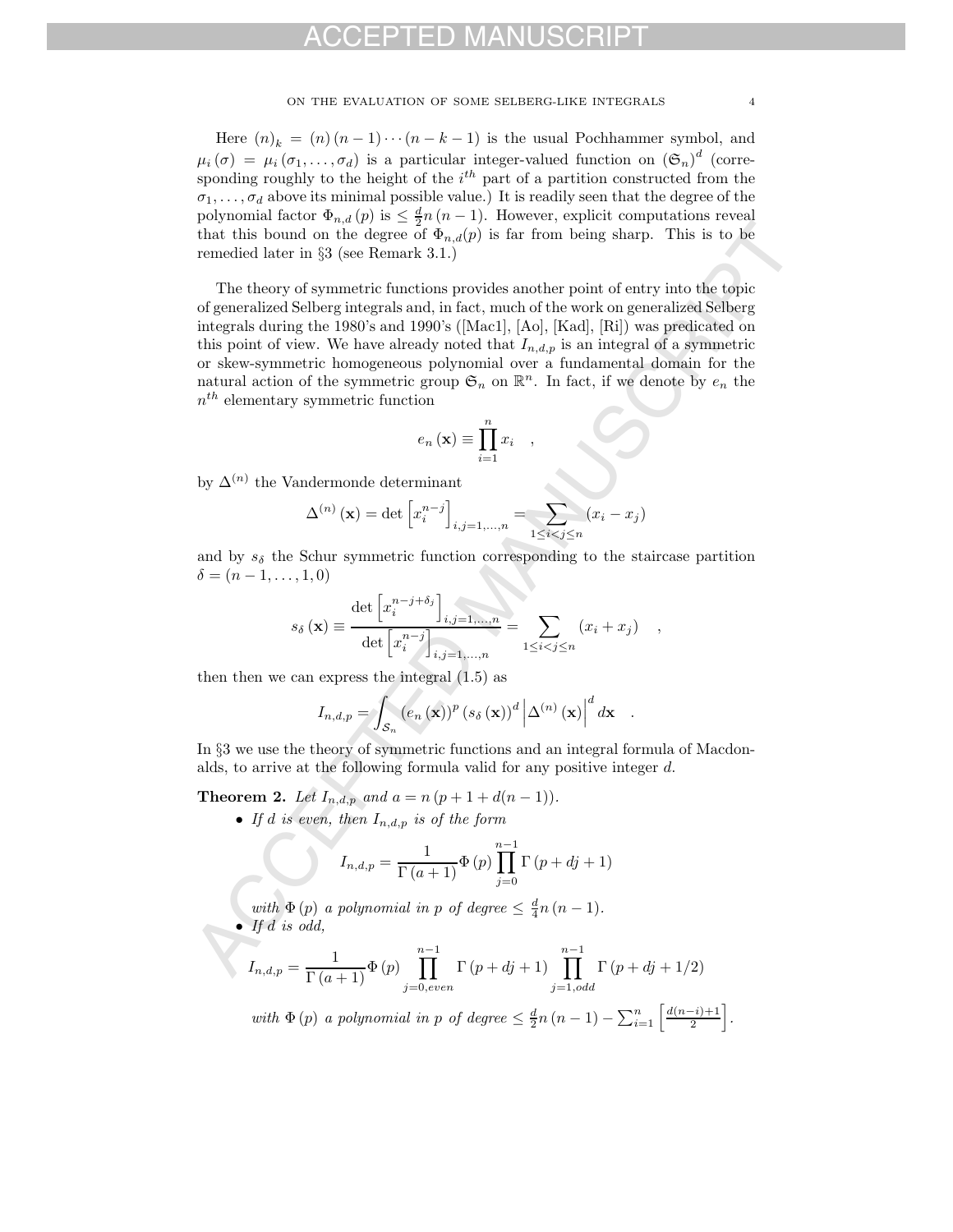#### ON THE EVALUATION OF SOME SELBERG-LIKE INTEGRALS  $\,$  5  $\,$

Here  $\left[\frac{k}{2}\right]$  denotes the integer part of  $k/2$ .

A third approach to the evaluation of Selberg type integrals is demonstrated in a remarkable paper by Kaneko [Kan] (which is in turn based on ideas of Aomoto [Ao]). Therein, the evaluation of a family of Selberg tbasedype integrals is carried out by identifying certain recursive formulae within the family, which in turn lead to certain holonomic systems of PDEs satisfied by the integrals. Kaneko then shows that the unique analytic solutions to these PDEs are expressible in terms of generalized hypergeometric series and thereby obtains explicit evaluations in terms of generalized hypergeometric functions.

In §4 we generalize the integrand of the original problem a bit and focus our efforts on obtaining recursive formulas for another general class of Selberg-like integrals. More explicitly, we consider integrals of the form

(1.7) 
$$
J_{n,\kappa}(\Phi_{\lambda}) \equiv \int_{\mathcal{S}_n} \Phi_{\lambda}(\mathbf{x}) \left(\Delta^{(n)}(\mathbf{x})\right)^{\kappa} d\mathbf{x}
$$

out by identifying certain recentric formulae within the formly, which in turn lead shows that the unique analytic solutions to these PDEs stristed by the integrals. Kaneko then the unique analytic solutions to these PDEs where  $\{\Phi_{\lambda}\}\$ is some basis for homogeneous symmetric polynomials indexed of partitions  $\lambda$  (e.g., the  $\Phi_{\lambda}$  might be monomial symmetric functions, or Jack symmetric functions). We first introduce a change of variables and show how by a sequence of such transformations any integral of the form (1.7) can, in principle, be reduced to a sum of products of beta integrals. We then introduce generalized Taylor coefficients  $c_{\lambda\mu}$  and generalized binomial coefficients  $\big\vert$ μ  $\overline{\phantom{0}}$ , defined, respectively by

the formulas

$$
\Phi_{\lambda}\left(\mathbf{x}_{(n)}\right)=\sum_{i=0}^{|\lambda|}\sum_{|\mu|=|\lambda|-i}c_{\lambda\mu}\Phi_{\mu}\left(\mathbf{x}_{(n-1)}\right)x_{n}^{i}
$$

and

$$
\Phi_{\lambda}\left(\mathbf{x}_{(n)}+t\mathbf{1}_{(n)}\right)=\sum_{\mu}\left(\begin{array}{c} \lambda \\ \mu \end{array}\right)\Phi_{\mu}\left(\mathbf{x}_{(n)}\right)t^{|\lambda|-|\mu|}
$$

Here  $\mathbf{x}_{(n-1)}$  denotes the vector in  $\mathbb{R}^{n-1}$  obtained from  $\mathbf{x}_{(n)} = (x_1, \ldots, x_n) \in \mathbb{R}^n$  by dropping the last coordinate  $x_n$ , and  $\mathbf{1}_{(n)} = (1, \ldots, 1) \in \mathbb{R}^n$ . From these formulas we obtain, from our change of variables formula, the following recursive formula

#### **Theorem 3.**

$$
J_{n,\kappa}(\Phi_{\lambda}) = \sum_{i=0}^{|\lambda|} \sum_{|\mu|=|\lambda|-i} \sum_{\nu} (n)^{|\nu|-n-i-1} c_{\lambda\mu} \begin{pmatrix} \mu \\ \nu \end{pmatrix}
$$
  
 
$$
\times B\left(|\lambda|+|\nu|+1, n-1+\frac{\kappa}{2}n(n-1)+|\nu|\right) J_{n-1,\kappa}(\Phi_{\nu}) .
$$

#### 2. AN EXPLICIT EVALUATION OF  $I_{n,d,p}$  for the case of even  $d$

In this section we follow the method of Nishiyama, Ochiai and Zhu [NOZ] to find a closed expression for  $I_{n,d,p}$  for case when d is an even integer.

We begin by noting that, for even  $d$ , the integrand is a symmetric polynomial in the variables  $x_i$  and that the region of integration

$$
\mathcal{S}_n = \left\{ \mathbf{x} \in \mathbb{R}^n \mid x_1 \geq x_2 \geq \cdots \geq x_n \geq 0 \quad , \quad \sum_{i=1}^n x_i \leq 1 \right\}
$$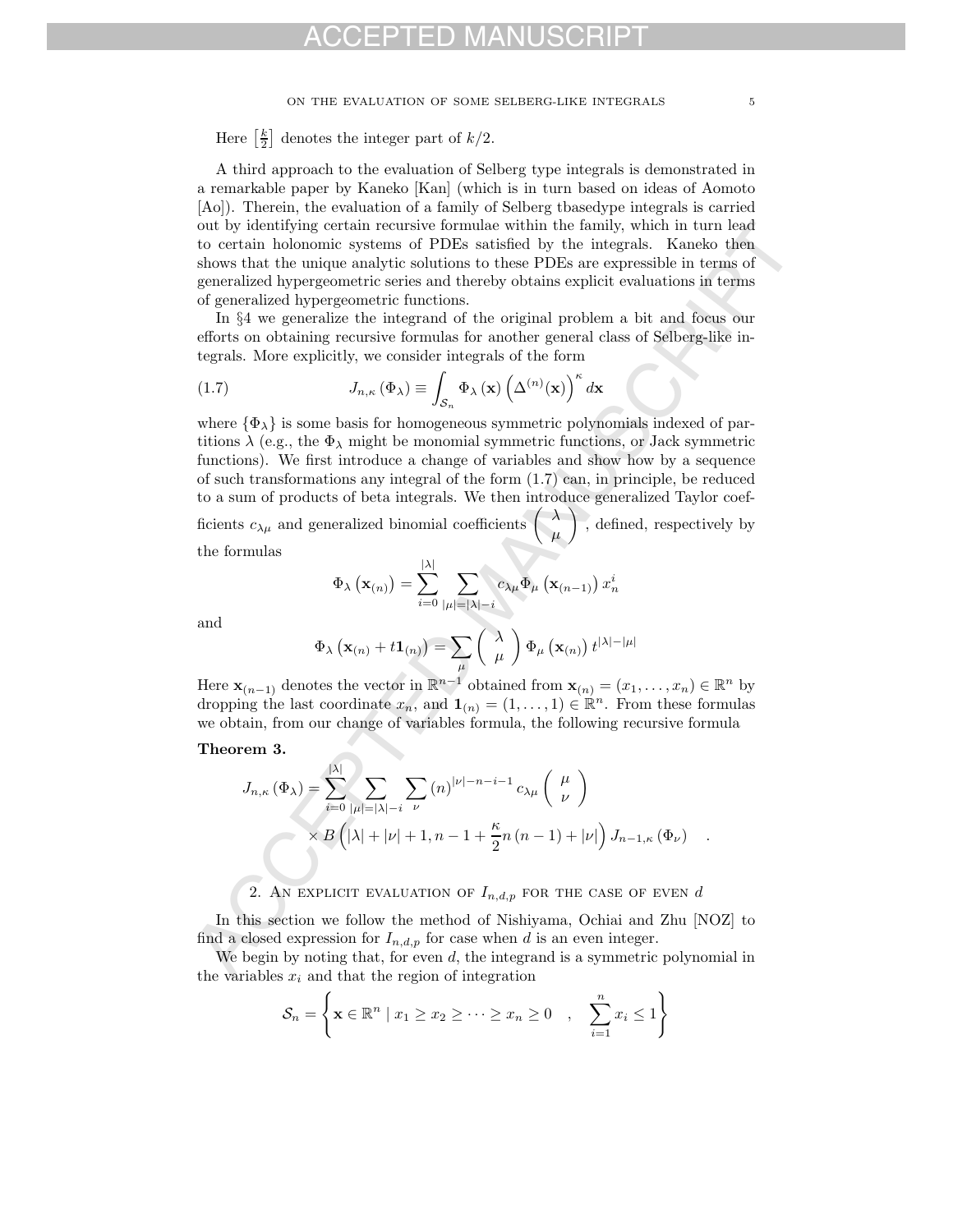#### ON THE EVALUATION OF SOME SELBERG-LIKE INTEGRALS  $\hfill 6$

is a fundamental domain for the natural action of the symmetric group  $\mathfrak{S}_n$  on

$$
\Omega_n = \mathfrak{S}_n \cdot \mathcal{S}_n = \left\{ \mathbf{x} \in \mathbb{R}^n \mid x_i \ge 0 \ , \ i = 1, \dots n \ , \text{ and } \sum_{i=1}^n x_i \le 1 \right\} \ .
$$

Because of this we can write

$$
I_{n,d,p} = \frac{1}{n!} \int_{\Omega_n} \left( \prod_i x_i^p \right) \left( \prod_{1 \leq i < j \leq n} \left( x_i^2 - x_j^2 \right)^d \right) d^n x \quad .
$$

Next, we set

$$
a = n\left(p + d\left(n - 1\right) + 1\right)
$$

and note that degree of the integrand is  $a - n$ .

We now use the identity

$$
\Gamma\left(a+1\right)\int_{\Omega_n} f\left(\mathbf{x}\right) d\mathbf{x} = \int_{\Omega_n \times (0,\infty)} f\left(\mathbf{x}\right) s^a e^{-s} d\mathbf{x} ds
$$

and make a change of variables

$$
y_i = sx_i
$$
  
\n
$$
t = s(1 - \sum_{i=1}^n x_i)
$$
  
\n
$$
\iff
$$
  
\n
$$
s = t + \sum_{k=1}^n y_k
$$
  
\n
$$
s = t + \sum_{k=1}^n y_k
$$

which maps  $\Omega_n \times (0,\infty)$  diffeomorphically onto  $(0,\infty)^n \times (0,\infty)$ . The Jacobian of this transformation is easily seen to be

$$
\frac{\partial (y,t)}{\partial (x,s)} = s^n = \left( t + \sum_{k=1}^n y_k \right)^n
$$

and so we have, for any function f homogeneous of degree  $a - n$ ,

$$
I_{n,d,p} = \frac{1}{n!} \int_{\Omega_n} \left( \prod_{i} x_i^p \right) \left( \prod_{1 \le i < j \le n} (x_i^2 - x_j^2)^d \right) d^n x
$$
\nNext, we set\n
$$
a = n (p + d (n - 1) + 1)
$$
\nand note that degree of the integrand is  $a - n$ .  
\nWe now use the identity\n
$$
\Gamma(a + 1) \int_{\Omega_n} f(x) dx = \int_{\Omega_{n} \times (0, \infty)} f(x) s^a e^{-s} dx ds
$$
\nand make a change of variables\n
$$
y_i = sx_i \qquad \Longleftrightarrow \quad x_i = \frac{y_i}{i + \sum_{k=1}^n y_k}
$$
\nwhich maps  $\Omega_n \times (0, \infty)$  differentically onto  $(0, \infty)^n \times (0, \infty)$ . The Jacobian of this transformation is easily seen to be\n
$$
\frac{\partial (y, t)}{\partial (x, s)} = s^n = \left( t + \sum_{k=1}^n y_k \right)^n
$$
\nand so we have, for any function *f* homogeneous of degree  $a - n$ ,\n
$$
\Gamma(a + 1) \int_{\Omega_n} f(x) dx = \int_{\Omega_n \times (0, \infty)} f(x) s^a e^{-s} dx ds
$$
\n
$$
= \int_{(0, \infty)^n \times (0, \infty)} f\left(\frac{y}{t + \sum_{k=1}^n y_k}\right) \left(t + \sum_{k=1}^n y_k\right)^a
$$
\nand so we have, for any function *f* homogeneous of degree  $a - n$ ,\n
$$
\Gamma(a + 1) \int_{\Omega_n} f(x) dx = \int_{\Omega_n \times (0, \infty)} f(x) s^a e^{-s} dx ds
$$
\n
$$
= \int_{(0, \infty)^n \times (0, \infty)} f\left(\frac{y}{t + \sum_{k=1}^n y_k}\right)^n dy dt
$$
\n
$$
= \int_{(0, \infty)^n \times (0, \infty)} f(y) e^{-t - \sum_{k=1}^n y_k} dy
$$
\nWe thus arrive at\n
$$
I_{n,d,p} = \frac{1}{n!} \frac{1}{\Gamma(a + 1)} \int_{(0, \infty)^n} \left( \prod_{i = 1}^n
$$

We thus arrive at

$$
I_{n,d,p} = \frac{1}{n!} \frac{1}{\Gamma(a+1)} \int_{(0,\infty)^n} \left( \prod_{i=1}^n y_i^p \right) \left( \prod_{1 \le i < j \le n} \left( y_i^2 - y_j^2 \right)^d \right) e^{-\sum_{k=1}^n y_k} dy.
$$

The next step is to expand the second product using the identity

$$
\prod_{1 \leq i < j \leq n} \left( y_i^2 - y_j^2 \right) = \det \left( y_j^{2(i-1)} \right)_{\substack{i=1,\dots,n \\ j=1,\dots,n}} = \sum_{\sigma \in \mathfrak{S}_n} sgn(\sigma) \prod_{i=1}^n y_i^{2(\sigma(i)-1)} \quad .
$$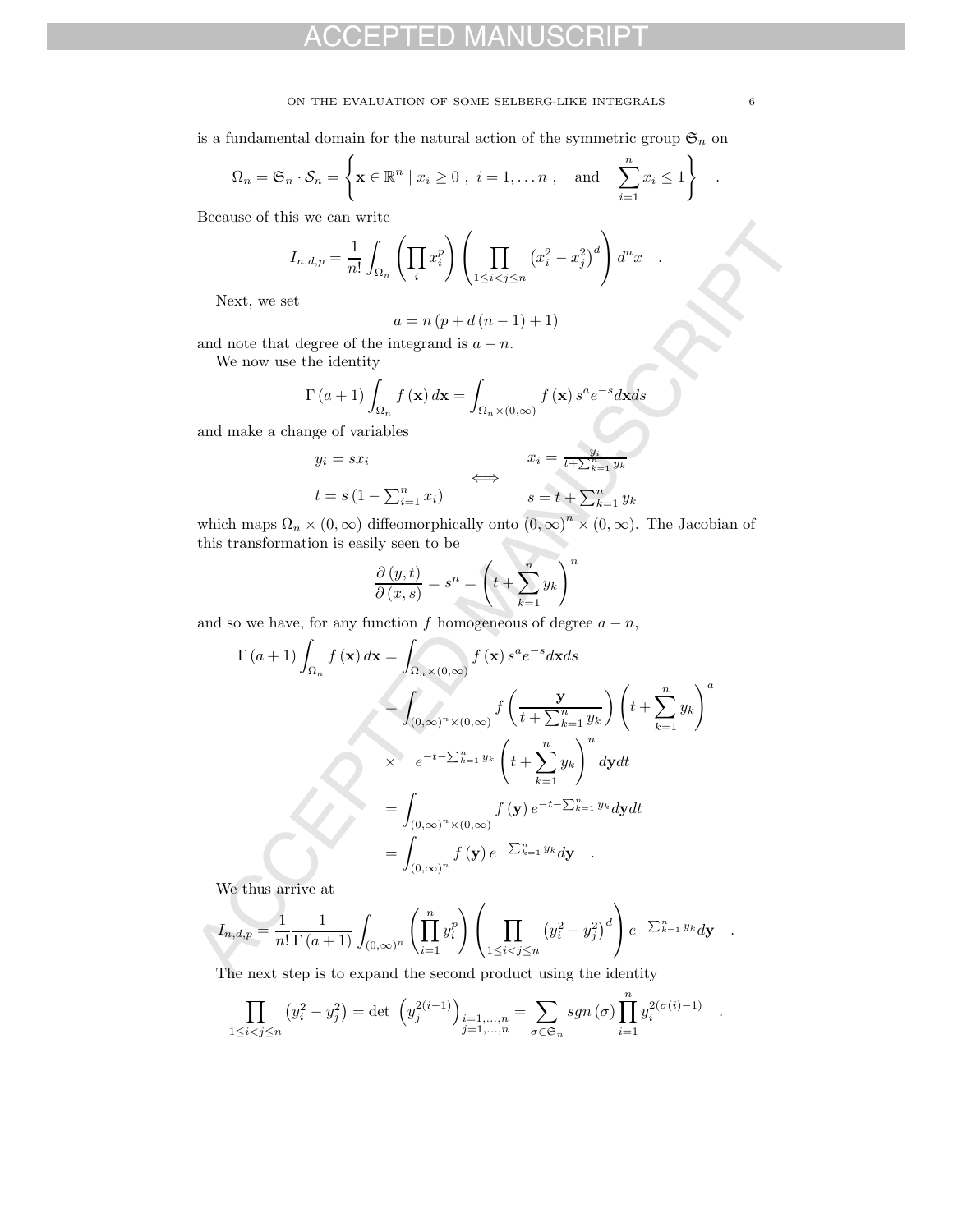We have

$$
\left(\sum_{\sigma \in \mathbb{S}_n} sgn(\sigma) \prod_{i=1}^n y_i^{2(\sigma(i)-1)}\right)^d = \sum_{\sigma_1 \in \mathfrak{S}_n} \cdots \sum_{\sigma_d \in \mathfrak{S}_n} \left[ sgn(\sigma_1) \cdots sgn(\sigma_d) \right]
$$

$$
\times \prod_{i=1}^n y_i^{2(\sigma_1(i)-1)+\cdots+2(\sigma_d(i)-1)} \Bigg]
$$

$$
= \sum_{\sigma \in \mathfrak{S}_n} \cdots \sum_{\sigma_d \in \mathfrak{S}_n} sgn(\sigma_1 \cdots \sigma_d) \prod_{i=1}^n y_i^{2(\sum_{j=1}^d \sigma_j(i)) - 2d}
$$

and so

$$
\times \prod_{i=1}^n y_i^{2(\sigma_1(i)-1)+\cdots+2(\sigma_d(i)-1)} \Bigg|
$$
\n
$$
= \sum_{\sigma \in \mathfrak{S}_n} \cdots \sum_{\sigma_d \in \mathfrak{S}_n} sgn(\sigma_1 \cdots \sigma_d) \prod_{i=1}^n y_i^{2\left(\sum_{j=1}^d \sigma_j(i)\right)-2d}
$$
\nand so\n
$$
I_{n,d,p} = \frac{1}{n!} \frac{1}{\Gamma(a+1)} \sum_{\sigma_1 \in \mathfrak{S}_n} \cdots \sum_{\sigma_d \in \mathfrak{S}_n} sgn(\sigma_1 \cdots \sigma_d) \int_{(0,\infty)^n}
$$
\n
$$
\times \prod_{i=1}^n y_i^{2\left(\sum_{j=1}^d \sigma_j(i)\right)-2d+p} e^{-\sum_{k=1}^n y_k} dy
$$
\n
$$
= \frac{1}{n!} \frac{1}{\Gamma(a+1)} \sum_{\sigma_1 \in \mathfrak{S}_n} \cdots \sum_{\sigma_d \in \mathfrak{S}_n} \left[ sgn(\sigma_1 \cdots \sigma_d) \right]
$$
\n
$$
= \frac{1}{n!} \frac{1}{\Gamma(a+1)} \sum_{\sigma_1 \in \mathfrak{S}_n} \cdots \sum_{\sigma_d \in \mathfrak{S}_n} \left[ sgn(\sigma_1 \cdots \sigma_d) \right]
$$
\n
$$
\times \prod_{i=1}^n \Gamma(2\sigma_1(i) + \cdots + 2\sigma_d(i) - 2d + p + 1) \Bigg]
$$
\nwhere we have used the Euler's formula for the gamma function\n
$$
\Gamma(x) = \int_0^\infty t^{x-1} e^{-t} dt
$$
\nIn summary,\n
$$
\text{Theorem 1. If } d \text{ is even and}
$$
\n
$$
I_{n,d,p} = \int_{\mathcal{S}_n} \left( \prod_{i=1}^n x_i^p \right) \left( \prod_{1 \leq i < j \leq n} (x_i^2 - x_j^2)^d \right) d^n x
$$
\nthen\n
$$
I_{n,d,p} = \frac{1}{n!} \frac{1}{\Gamma(a+1)} \sum_{\sigma_1 \in \mathfrak{S}_n} \cdots \sum_{\sigma_d \in \mathfrak{S}_n} \left[ s
$$

where we have used the Euler's formula for the gamma function

$$
\Gamma(x) = \int_0^\infty t^{x-1} e^{-t} dt
$$

In summary,

**Theorem 1.** If d is even and

$$
I_{n,d,p} \equiv \int_{\mathcal{S}_n} \left( \prod_i x_i^p \right) \left( \prod_{1 \le i < j \le n} \left( x_i^2 - x_j^2 \right)^d \right) d^n x
$$

then

$$
I_{n,d,p} = \frac{1}{n!} \frac{1}{\Gamma(a+1)} \sum_{\sigma_1 \in \mathfrak{S}_n} \cdots \sum_{\sigma_d \in \mathfrak{S}_n} [sgn(\sigma_1 \cdots \sigma_d)]
$$

$$
\times \prod_{i=1}^n \Gamma(2\sigma_1(i) + \cdots + 2\sigma_d(i) - 2d + p + 1)]
$$

where  $a = n (p + d (n - 1) + 1)$ .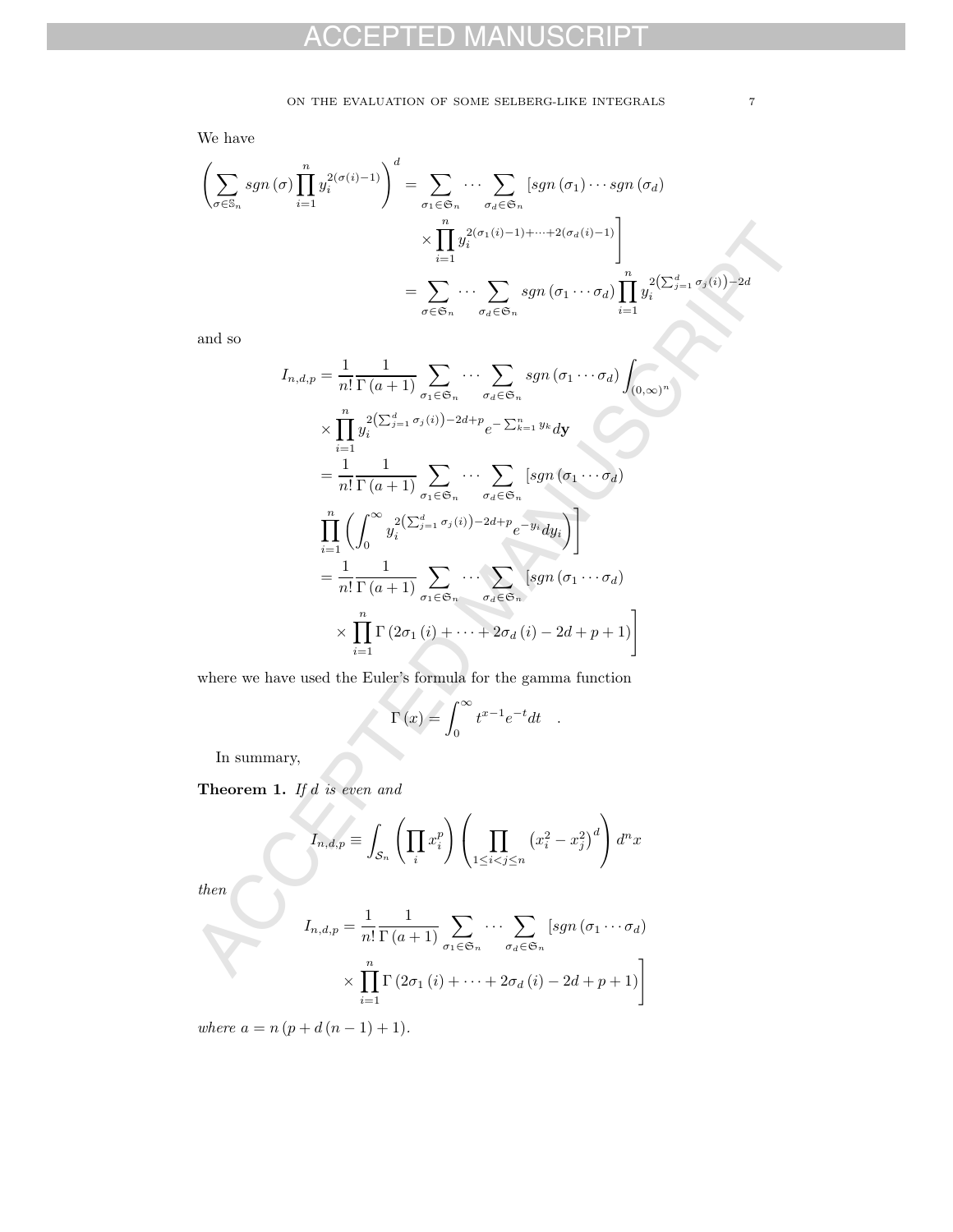#### ON THE EVALUATION OF SOME SELBERG-LIKE INTEGRALS  $\qquad \qquad \, 8$

We now focus our attention on the product of gamma factors

$$
\prod_{i=1}^{n} \Gamma\left(2\sigma_1\left(i\right)+\cdots+2\sigma_d\left(i\right)-2d+p+1\right) \quad .
$$

We begin by forming the vector

$$
\left[\sum_{j=1}^{d} \sigma_{j}(1), \sum_{j=1}^{d} \sigma_{j}(2), \ldots, \sum_{j=1}^{d} \sigma_{j}(n)\right]
$$

and then reordering the components in increasing order to form

$$
\gamma(\sigma) \equiv \left[ \min_{i} \left\{ \sum_{j=1}^{d} \sigma_{j} (i) \right\}, \ldots, \max_{i} \left\{ \sum_{j=1}^{d} \sigma_{j} (i) \right\} \right].
$$

**Lemma 2.1.** For any arrangement  $\sigma \in (\mathfrak{S}_n)^d$  we have

$$
\gamma_i(\sigma) \geq \frac{d}{2} (i+1) \quad .
$$

Proof. We first note that

$$
\gamma_{1}\left( \sigma\right) \geq d
$$

follows readily from the requirement that each  $\sigma_i(i) \geq 1$ . Next, we note that for any arrangement  $(\sigma_1, \ldots, \sigma_d)$ 

$$
\sum_{j=1}^{d} \sum_{i=1}^{n} \sigma_i(j) = \sum_{j=1}^{d} (1 + 2 + \dots + n) = \frac{d}{2}n(n+1)
$$

and that the particular arrangement where

$$
\sigma_k = \begin{cases} [1, 2, \dots, n-1, n] & \text{if } k \text{ is even} \\ [n, n-1, \dots, 2, 1] & \text{if } k \text{ is odd} \end{cases}
$$

leads to

We begin by forming the vector  
\n
$$
\left[\sum_{j=1}^{d} \sigma_j(1), \sum_{j=1}^{d} \sigma_j(2), \dots, \sum_{j=1}^{d} \sigma_j(n)\right]
$$
\nand then reordering the components in increasing order to form  
\n
$$
\gamma(\sigma) \equiv \left[\min_i \left\{\sum_{j=1}^{d} \sigma_j(i)\right\}, \dots, \max_i \left\{\sum_{j=1}^{d} \sigma_j(i)\right\}\right].
$$
\n**Lemma 2.1.** For any arrangement  $\sigma \in (\mathfrak{S}_n)^d$  we have  
\n
$$
\gamma_i(\sigma) \geq \frac{d}{2}(i+1)
$$
\nProof. We first note that  
\n
$$
\gamma_1(\sigma) \geq d
$$
\nfollows readily from the requirement that each  $\sigma_j(i) \geq 1$ . Next, we note that for any arrangement  $(\sigma_1, ..., \sigma_d)$   
\n
$$
\sum_{j=1}^{d} \sum_{i=1}^{n} \sigma_i(j) = \sum_{j=1}^{d} (1+2+...+n) = \frac{d}{2}n(n+1)
$$
\nand that the particular arrangement where  
\n
$$
\sigma_k = \left\{ \begin{array}{ll} [1, 2, ..., n-1, n] & \text{if } k \text{ is even} \\ [n, n-1, ..., 2, 1] & \text{if } k \text{ is odd} \end{array} \right.
$$
\nleads to  
\n
$$
\gamma(\sigma) = \left[\frac{d}{2}(1) + \frac{d}{2}(n), \frac{d}{2}(2) + \frac{d}{2}(n-1), \dots, \frac{d}{2}(n) + \frac{d}{2}(1) \right]
$$
\n
$$
= \left[\frac{d}{2}(n+1), \frac{d}{2}(n+1), \dots, \frac{d}{2}(n+1)\right].
$$
\nNow note that one cannot decrease the last component of  $\gamma(\sigma)$  further without violating the requirement that  $\sum_{i=1}^{n} \gamma_i(\sigma) = \frac{d}{2}n(n-1)$  (and the stipulated ordering  $\gamma_i(\sigma) \leq \gamma_{i+1}(\sigma)$ ). Thus, we have  
\n
$$
\gamma_n(\sigma) \geq \frac{d}{2}(n+1)
$$
\nFinally, we observe that the arrangement  
\n
$$
\sigma_k = \begin{cases} [1, 2, ..., i-1, i, i+1, ..., n] & \text
$$

Now note that one cannot decrease the last component of  $\gamma(\sigma)$  further without violating the requirement that  $\sum_{i=1}^{n} \gamma_i (\sigma) = \frac{d}{2}n (n-1)$  (and the stipulated ordering  $\gamma_i(\sigma) \leq \gamma_{i+1}(\sigma)$ ). Thus, we have

$$
\gamma_n(\sigma) \geq \frac{d}{2}(n+1) \quad .
$$

Finally, we observe that the arrangement

$$
\sigma_k = \begin{cases} [1, 2, \dots, i-1, i, i+1, \dots, n] & \text{if } k \text{ is even} \\ [i, i-1, \dots, 2, 1, i+1, \dots, n] & \text{if } k \text{ is odd} \end{cases}
$$

leads to

$$
\gamma(\sigma) = \left[ \frac{d}{2} (i + 1), \ldots, \frac{d}{2} (i + 1), d (i + 1), \ldots, d (n) \right]
$$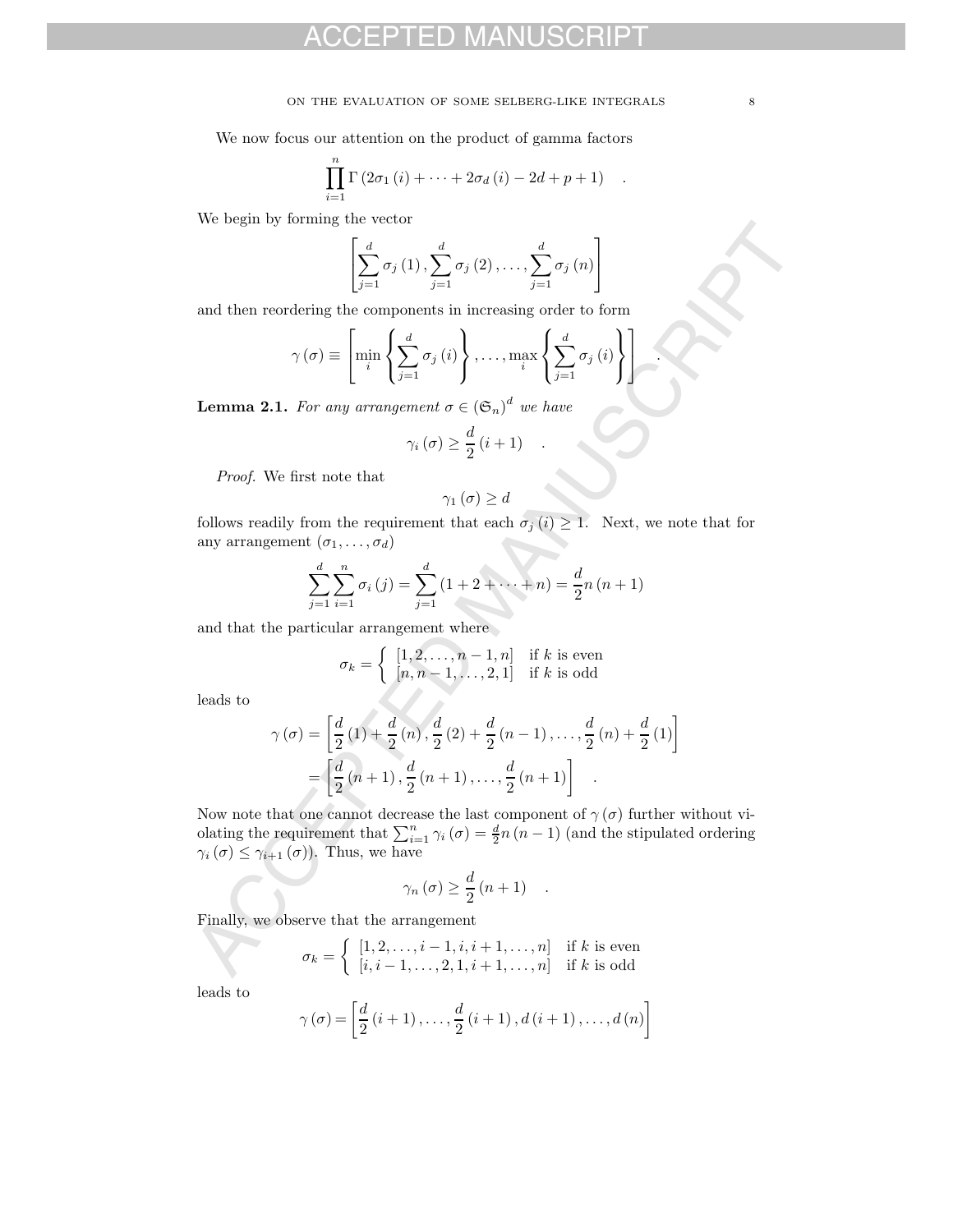#### ON THE EVALUATION OF SOME SELBERG-LIKE INTEGRALS  $\hfill 9$

and so, by essentially the reasoning as above,

$$
\gamma_i(\sigma) \geq \frac{d}{2} (i+1) \quad .
$$

**Proposition 2.2.** Let

$$
S_{n,d}(p) \equiv \sum_{\sigma_1 \in \mathfrak{S}_n} \cdots \sum_{\sigma_d \in \mathfrak{S}_n} sgn(\sigma_1 \cdots \sigma_d) \prod_{i=1}^n \Gamma(2\sigma_1(i) + \cdots + 2\sigma_d(i) - 2d + p + 1) .
$$

Then

$$
S_{n,d}(p) = \Phi_{n,d}(p) \prod_{i=1}^{n} \Gamma(p+1+d(i-1))
$$

where

$$
(2.1) \qquad \Phi_{n,d}(p) = \left(\sum_{\sigma_1 \in \mathfrak{S}_n} \cdots \sum_{\sigma_d \in \mathfrak{S}_n} sgn(\sigma_1 \cdots \sigma_d) \prod_{i=1}^n (p+1+d(i+1))_{2\mu_i(\sigma)}\right)
$$

is a polynomial in p of degree  $\leq \frac{d}{2}n(n-1)$ .

Proof. Set

$$
\mu_i(\sigma)=\gamma_i(\sigma)-\frac{d}{2}(i+1)
$$

so that

$$
\mu_i(\sigma) \geq 0 \qquad , \qquad i=1,\ldots,n \quad .
$$

For each term of the iterated sum we can arrange the gamma factors so that their arguments are non-decreasing. In other words we can write

**Proposition 2.2.** Let  
\n
$$
S_{n,d}(p) = \sum_{\sigma_i \in \mathfrak{S}_n} \cdots \sum_{\sigma_d \in \mathfrak{S}_n} sgn(\sigma_1 \cdots \sigma_d) \prod_{i=1}^n \Gamma(2\sigma_1(i) + \cdots + 2\sigma_d(i) - 2d + p + 1)
$$
\nThen  
\n
$$
S_{n,d}(p) = \Phi_{n,d}(p) \prod_{i=1}^n \Gamma(p+1+d(i-1))
$$
\nwhere  
\n(2.1) 
$$
\Phi_{n,d}(p) = \left( \sum_{\sigma_1 \in \mathfrak{S}_n} \cdots \sum_{\sigma_d \in \mathfrak{S}_n} sgn(\sigma_1 \cdots \sigma_d) \prod_{i=1}^n (p+1+d(i+1))_{2\mu_i(\sigma)} \right)
$$
\nis a polynomial in p of degree  $\leq \frac{d}{2}n(n-1)$ .  
\nProof. Set  
\n
$$
\mu_i(\sigma) = \gamma_i(\sigma) - \frac{d}{2}(i+1)
$$
\nso that  
\n
$$
\mu_i(\sigma) \geq 0 \qquad, \qquad i = 1, ..., n
$$
\nFor each term of the iterated sum we can arrange the gamma factors so that their arguments are non-decreasing. In other words we can write  
\n
$$
S_{n,d}(p) = \sum_{\sigma_1 \in \mathfrak{S}_n} \cdots \sum_{\sigma_d \in \mathfrak{S}_n} sgn(\sigma_1 \cdots \sigma_d) \prod_{i=1}^n \Gamma(2\gamma_i(\sigma) - 2d + p + 1)
$$
\n
$$
= \sum_{\sigma_i \in \mathfrak{S}_n} \cdots \sum_{\sigma_d \in \mathfrak{S}_n} sgn(\sigma_1 \cdots \sigma_d) \prod_{i=1}^n \Gamma(p+1+d(i-1)+2\mu_i(\sigma))
$$
\nWe now introduce the Pochhammer symbols  $(k)_n$  defined by  
\n
$$
(k)_n = \frac{\Gamma(k+n)}{\Gamma(k)}
$$

We now introduce the Pochhammer symbols  $(k)<sub>n</sub>$  defined by

$$
(k)_n \equiv \frac{\Gamma(k+n)}{\Gamma(k)} ,
$$

noting that  $(k)_0 = 1$  and that for positive integers  $\boldsymbol{n}$ 

$$
(k)_n = (k) (k + 1) \cdots (k + n - 1)
$$
.

-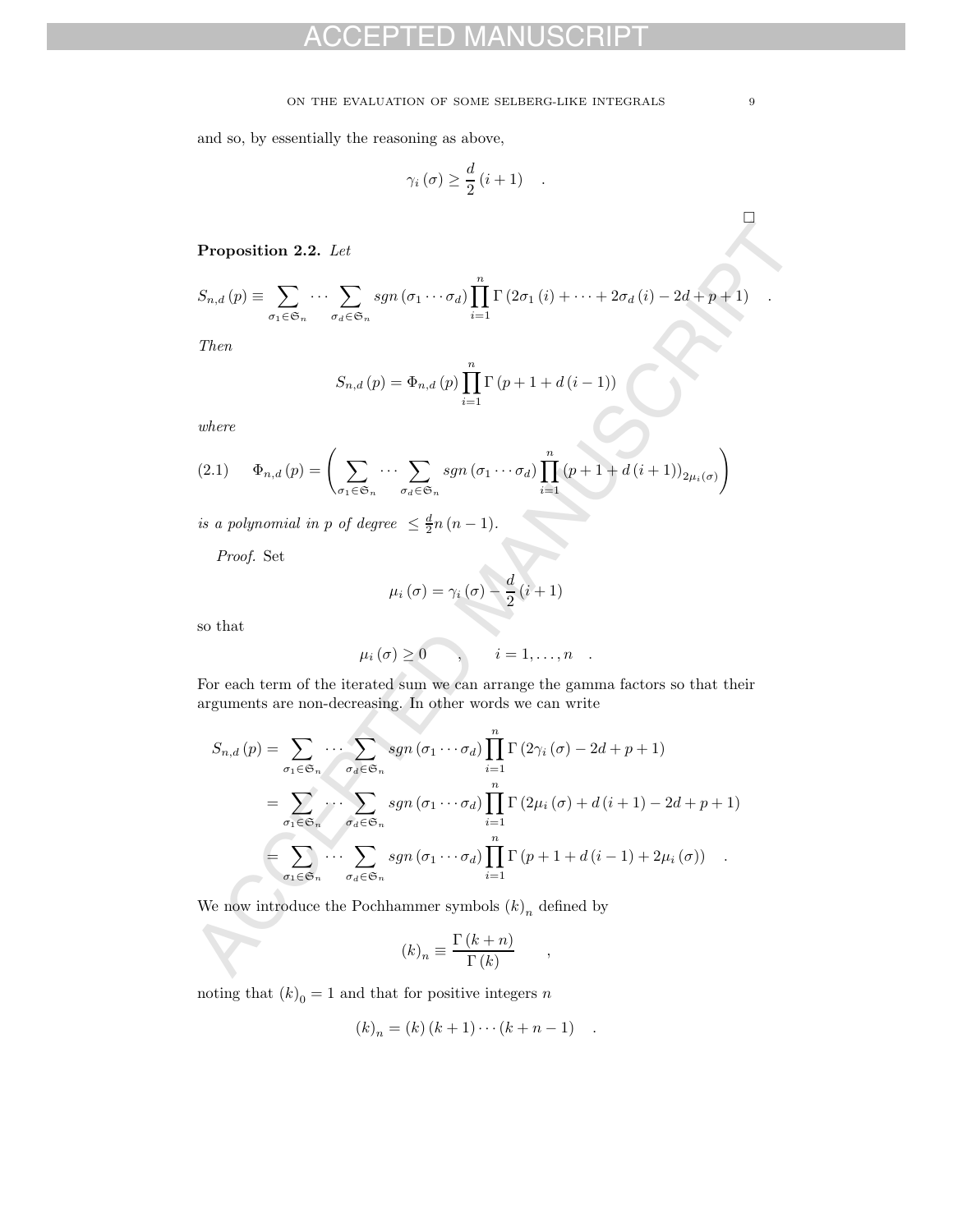#### ON THE EVALUATION OF SOME SELBERG-LIKE INTEGRALS 10

Returning to our expression for  $S_{n,d}(p)$  we have

$$
S_{n,d}(p) = \sum_{\sigma_1 \in \mathfrak{S}_n} \cdots \sum_{\sigma_d \in \mathfrak{S}_n} sgn(\sigma_1 \cdots \sigma_d) \prod_{i=1}^n \Gamma(p+1+2\mu_i(\sigma) + d(i-1))
$$
  
\n
$$
= \sum_{\sigma_1 \in \mathfrak{S}_n} \cdots \sum_{\sigma_d \in \mathfrak{S}_n} sgn(\sigma_1 \cdots \sigma_d) \prod_{i=1}^n (p+1+d(i-1))_{2\mu_i(\sigma)} \Gamma(p+1+d(i-1))
$$
  
\n
$$
= \left( \sum_{\sigma_1 \in \mathfrak{S}_n} \cdots \sum_{\sigma_d \in \mathfrak{S}_n} sgn(\sigma_1 \cdots \sigma_d) \prod_{i=1}^n (p+1+d(i-1))_{2\mu_i(\sigma)} \right)
$$
  
\n
$$
\times \prod_{i=1}^n \Gamma(p+1+d(i+1)) .
$$

Finally we note that each factor

$$
\prod_{i=1}^{n} \left( d(i-1) + p + 1 \right)_{2\mu_i(\sigma)}
$$

is a polynomial in  $p$  of total degree

$$
= \sum_{\sigma_1 \in \mathfrak{S}_n} \cdots \sum_{\sigma_d \in \mathfrak{S}_n} sgn(\sigma_1 \cdots \sigma_d) \prod_{i=1} (p+1+d(i-1))_{2\mu_i(\sigma)} \Gamma(p+1+d(i-1))
$$
\n
$$
= \left( \sum_{\sigma_1 \in \mathfrak{S}_n} \cdots \sum_{\sigma_d \in \mathfrak{S}_n} sgn(\sigma_1 \cdots \sigma_d) \prod_{i=1}^n (p+1+d(i-1))_{2\mu_i(\sigma)} \right)
$$
\n
$$
\times \prod_{i=1}^n \Gamma(p+1+d(i+1))
$$
\nFinally we note that each factor\n
$$
\prod_{i=1}^n (d(i-1)+p+1)_{2\mu_i(\sigma)}
$$
\nis a polynomial in  $p$  of total degree\n
$$
\sum_{i=1}^n 2\mu_i(\sigma) = \sum_{i=1}^n (2\gamma_i(\sigma) - d(i+1))
$$
\n
$$
= 2 \sum_{i=1}^n \gamma_i(\sigma) - d\left(\frac{1}{2}n(n+1)+n\right)
$$
\n
$$
= 2 \sum_{i=1}^n \sum_{j=1}^d \sigma_j(i) - d\left(\frac{1}{2}n(n+1)+n\right)
$$
\n
$$
= 2d\left(\sum_{i=1}^n i\right) - d\left(\frac{1}{2}n(n+1)+n\right)
$$
\n
$$
= 2d\left(\sum_{i=1}^n i\right) - d\left(\frac{1}{2}n(n+1)+n\right)
$$
\n
$$
= 2d\left(\sum_{i=1}^n i(n+1) - \frac{d}{2}n(n+1) - dn\right)
$$
\nWe conclude that\n
$$
S_{n,d}(p) = \Phi_{n,d}(p) \prod_{i=1}^n \Gamma(p+1+d(i-1))
$$
\nwith\n
$$
(2.2) \Phi_{n,d}(p) = \left(\sum_{\sigma_1 \in \mathfrak{S}_n} \cdots \sum_{\sigma_d \in \mathfrak{S}_n} sgn(\sigma_1 \cdots \sigma_d) \prod_{i=1}^n (p+1+d(i+1))_{2\mu_i(\sigma)}\right)
$$
\na polynomial of degree  $\leq \frac{d}{2}n(n-1)$ ,\n
$$
O(n)
$$
 formula. To see this,

We conclude that  $\overline{\mathcal{C}}$ 

$$
S_{n,d}(p) = \Phi_{n,d}(p) \prod_{i=1}^{n} \Gamma(p+1+d(i-1))
$$

with

$$
(2.2) \quad \Phi_{n,d}(p) = \left( \sum_{\sigma_1 \in \mathfrak{S}_n} \cdots \sum_{\sigma_d \in \mathfrak{S}_n} sgn(\sigma_1 \cdots \sigma_d) \prod_{i=1}^n (p+1+d(i+1))_{2\mu_i(\sigma)} \right) \quad .
$$

a polynomial of degree  $\leq \frac{d}{2}n (n - 1)$ . □<br>We remark here that the bound deg  $(\Phi_{n,d}(p)) \leq \frac{d}{2}n (n - 1)$  is certainly not optimal. To see this, note that the Pochhammer products

$$
\prod_{i=1}^{n} (p+1+d(i+1))_{2\mu_i(\sigma)}
$$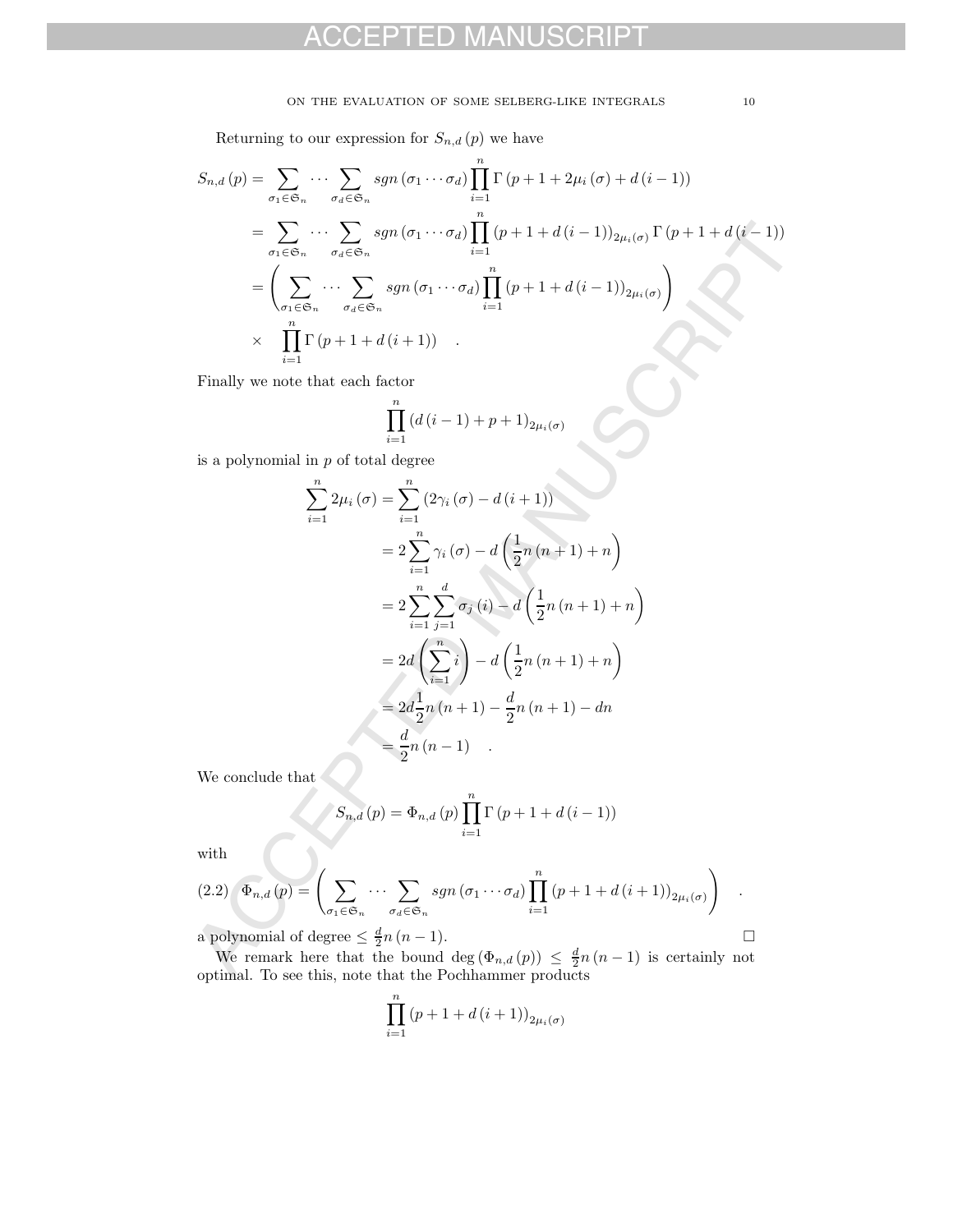are all monic polynomials, and consequently when we sum over the arrangements in  $(\mathfrak{S}_n)^d$ , the sgn  $(\sigma_1 \cdots \sigma_d)$  factors will lead to a complete cancellation of the leading terms. In fact, explicit computations of the right hand side of (2.1) reveal that at least for small n and d the actual degree of  $\Phi_{n,d}(p)$  is  $\frac{d}{4}n(n-1)$ ; that is, that that the terms of degree  $\frac{d}{2}n(n-1)$ ,  $\frac{d}{2}n(n-1) - 1, \ldots, \frac{d}{4}n(n-1) + 1$  all, quite remarkably, cancel. Unfortunately, we have yet to find a direct combinatorial argument as to why the first  $\frac{d}{4}n(n-1)$  leading terms all cancel. However, in §3 we shall succeed not only in extending our results to the case of odd d, but also in obtaining a least upper bound on the degree of the polynomial factor  $\Phi_{n,d}(p)$  for arbitrary positive integers d and n.

2.1. **The case when**  $d = 2$ . When  $d = 2$  we can obtain a more succinct determinantal formula for the polynomial factor  $\Phi_{n,d}(p)$ . Starting with

$$
S_{n,2}(p) = \sum_{\sigma \in \mathfrak{S}_n} \sum_{\rho \in \mathfrak{S}_n} sgn(\sigma) sgn(\rho) \prod_{i=1}^n \Gamma(2\sigma(i) + 2\rho(i) - 3 + p)
$$

we can write

$$
\prod_{i=1}^{n} \Gamma(2\sigma(i) + 2\rho(i) + p - 3) = \prod_{i=1}^{n} \Gamma(2i + 2\rho(\sigma^{-1}(i)) - 3 + p)
$$

and then replace the sum over  $\rho \in \mathfrak{S}_n$  with the sum over  $\tau = \rho \sigma^{-1} \in \mathfrak{S}_n$ . Noting that

$$
sgn(\tau) = sgn(\rho) sgn(\sigma^{-1}) = sgn(\rho) sgn(\sigma) ,
$$

we obtain in this way

a, ita mass to any  
the remarkable hypothesis 
$$
q(n-1)
$$
 and direct combinatorial  
argument as to why the first  $\frac{d}{dt}n(n-1)$  leading terms all cancel. However, in §3  
we shall succeed not only in extending our results to the case of odd  $d$ , but also in  
we shall succeed not only in extending our results to the case of odd  $d$ , but also in  
obtaining a least upper bound on the degree of the polynomial factor  $\Phi_{n,d}(p)$  for  
arbitrary positive integers  $d$  and  $n$ .  
2.1. The case when  $d = 2$ . When  $d = 2$  we can obtain a more succinct determin-  
nantal formula for the polynomial factor  $\Phi_{n,d}(p)$ . Starting with  

$$
S_{n,2}(p) = \sum_{\sigma \in \mathfrak{S}_n} \sum_{\rho \in \mathfrak{S}_n} sgn(\sigma) sgn(\rho) \prod_{i=1}^n \Gamma(2\sigma(i) + 2\rho(i) - 3 + p)
$$
  
we can write  

$$
\prod_{i=1}^n \Gamma(2\sigma(i) + 2\rho(i) + p - 3) = \prod_{i=1}^n \Gamma(2i + 2\rho(\sigma^{-1}(i)) - 3 + p)
$$
  
and then replace the sum over  $\rho \in \mathfrak{S}_n$  with the sum over  $\tau = \rho\sigma^{-1} \in \mathfrak{S}_n$ . Noting  
that  

$$
sgn(\tau) = sgn(\rho) sgn(\sigma^{-1}) = sgn(\rho) sgn(\sigma)
$$
,  
we obtain in this way  

$$
S_{n,2}(p) = \sum_{\sigma \in \mathfrak{S}_n} \sum_{\tau \in \mathfrak{S}_n} sgn(\tau) \prod_{i=1}^n \Gamma(2i + 2\tau(i) - 3 + p)
$$

$$
= n! \sum_{\tau \in \mathfrak{S}_n} sgn(\tau) \prod_{i=1}^n \Gamma(p + 2i - 1 + 2\tau(i) - 2)
$$

$$
= n! \sum_{\tau \in \mathfrak{S}_n} sgn(\tau) \prod_{i=1}^n \Gamma(p - 1 + 2i)_{2\tau(i) - 2} \Gamma(p - 1 + 2i)
$$
  
and so  

$$
\Phi_{n,2}(p) = n! \det \left[ (p - 1 + 2i)_{2j - 2} \right]_{\substack{i=1,...,n \\ j=
$$

and so

$$
\Phi_{n,2}(p) = n! \det \left[ (p - 1 + 2i)_{2j-2} \right]_{\substack{i=1,...,n \\ j=1,...,n}}
$$

.

*Remark* 2.1. This formula for  $\Phi_{n,2}(p)$  appears as Remark (3.7) in [NOZ].

Remark 2.2. The above determinant formula of  $\Phi_{n,2}(p)$  seems to predict a polynomial of total degree

$$
\sum_{j=1}^{n} (2j - 2) = n(n + 1) - 2n = n(n - 1) = \frac{d}{2}n(n - 1)
$$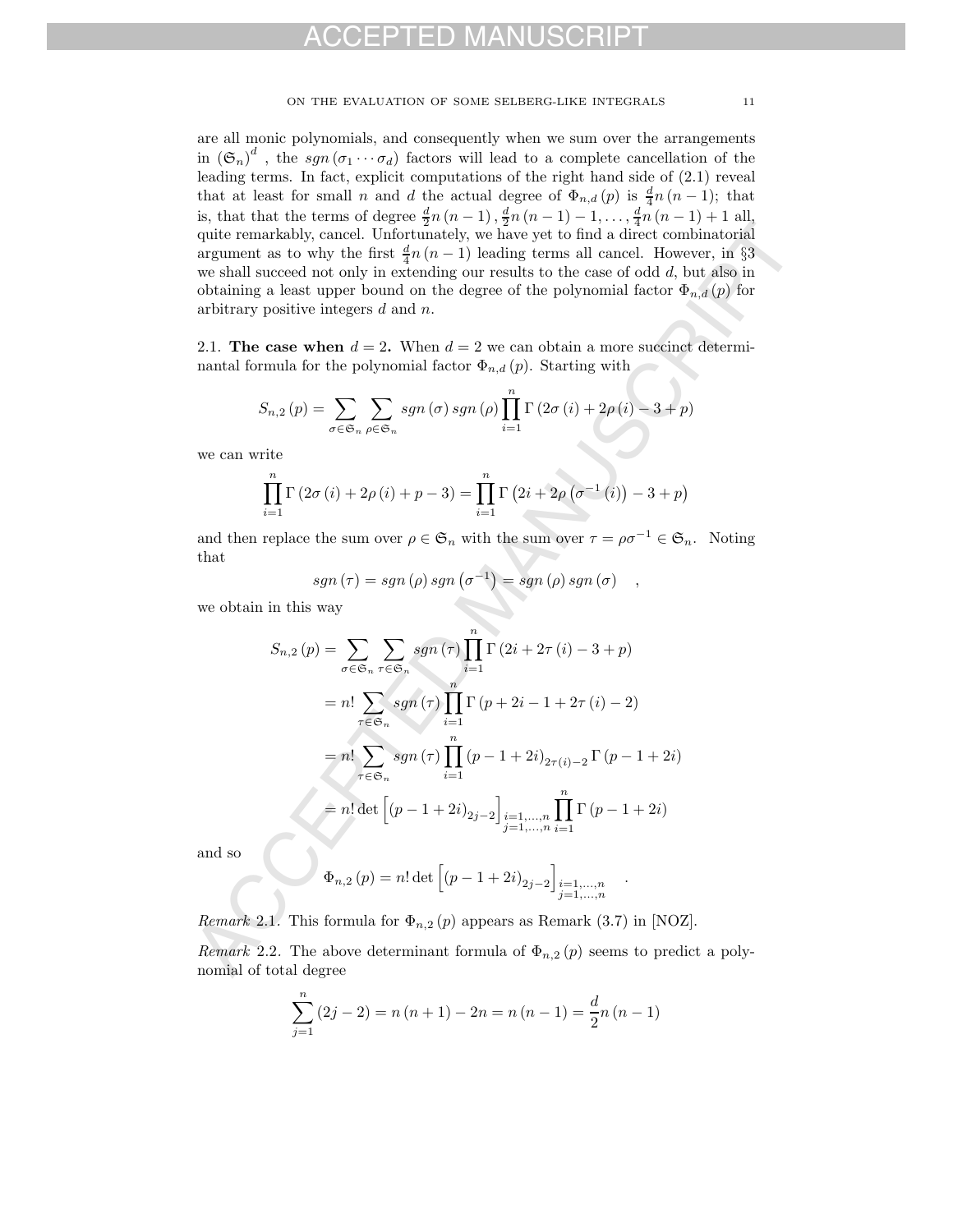in agreement with the upper bound stated in Prop. 2.2. But, as remarked above, explicit computations reveal that, somewhat miraculously, the first (deg  $\Phi_{n,d}$ )/2 leading terms all cancel and one has

$$
\deg (\Phi_{n,2}(p)) = \frac{1}{2}n(n-1) = \frac{d}{4}n(n-1) .
$$

3. THE INTEGRAL FOR THE GENERAL CASE  $d \in \mathbb{Z}_{>0}$ 

3.1. **Symmetric polynomials and an integral formula of Macdonald.** In order to keep the exposition of our results self-contained, we begin with a rapid review of the pertinent theory of symmetric functions. A standard reference for this material is, of course, [Mac2].

By a symmetric polynomial of n variables we mean a polynomial  $p \in \mathbb{C} [x_1, \ldots, x_n]$ invariant under the natural action of the symmetric group  $\mathfrak{S}_n$ :

$$
p(x_1,...,x_n) = (\sigma \cdot p)(x_1,...,x_n) \equiv p(x_{\sigma(1)},...,x_{\sigma(n)}) \qquad \forall \sigma \in \mathfrak{S}_n.
$$

The action of  $\mathfrak{S}_n$  preserves the subspaces of  $\mathbb{C}[x_1,\ldots,x_n]$  consisting of homogeneous polynomials of fixed total degree. We shall denote by  $\Lambda_{(n)}^m$  the space of homogeneous symmetric polynomials in  $n$  variables of total degree  $m$ , so that

$$
\Lambda_{(n)} \equiv \mathbb{C} [x_1, \ldots, x_n]^{\mathfrak{S}_n} = \bigoplus_{m=0}^{\infty} \Lambda_{(n)}^m
$$

3. The INTEGRAL FOR THE GENERAL CONFIGERATION of the rapid formula of Macdonaldi. In order to beep the sepacition of our results adformation, we begin with a rapid review of the pertinent theory of symmetric functions. A There are several fundamental bases for the subspaces  $\Lambda_{(n)}^m$ , each parameterized by partitions of length n and weight m. A partition  $\lambda$  of length n is simply a non-increasing list of non-negative integers; i.e.,  $\lambda = [\lambda_1, \lambda_2, \ldots, \lambda_n]$  with  $\lambda_1 \geq$  $\lambda_2 \geq \cdots \geq \lambda_n \geq 0$ . The weight  $|\lambda|$  of a partition  $\lambda$  is the sum of its parts; i.e.,  $|\lambda| = \sum_{i=1}^n \lambda_i$ . There is a partial ordering of the set of partitions of weight w, called the dominance partial ordering, defined as follows

$$
\mu \le \lambda \implies |\lambda| = |\mu|
$$
 and  $\sum_{j=1}^{i} (\lambda_j - \mu_j) \ge 0$ , for  $i = 1, 2, ..., n$ .

Let  $\lambda = [\lambda_1, \ldots, \lambda_n]$  be a partition, and let  $\mathbf{x}^{\lambda} = x_1^{\lambda_1} \cdots x_n^{\lambda_n}$  be the corresponding monomial. The monomial symmetric function  $m<sub>\lambda</sub>$  is the sum of all distinct monic monomials that can be obtained from  $x^{\lambda}$  by permuting the  $x_i$ 's. Every homogeneous symmetric polynomial of degree  $m$  can be uniquely expressed as a linear combination of the  $m_\lambda$  with  $|\lambda| = m$ .

The power sum symmetric polynomials are defined as follows. For each  $r \geq 1$ , let

$$
p_r(\mathbf{x}) = m_{(r)}(\mathbf{x}) = \sum_{i=1}^n x_i^r
$$

and then for any partition  $\lambda$ , set

$$
p_{\lambda}(\mathbf{x}) = p_{\lambda_1}(x) p_{\lambda_2}(x) \cdots p_{\lambda_n}(x) .
$$

The power sum symmetric functions  $p_{\lambda}(x)$  with  $|\lambda| = m$  provide another basis for the homogeneous symmetric polynomials of degree  $m$ . In what follows, the power sum symmetric functions are only used to define a particular inner product for the symmetric polynomials; i.e., an inner product will be defined by specifying matrix entries with respect to the basis of power sum symmetric polynomials.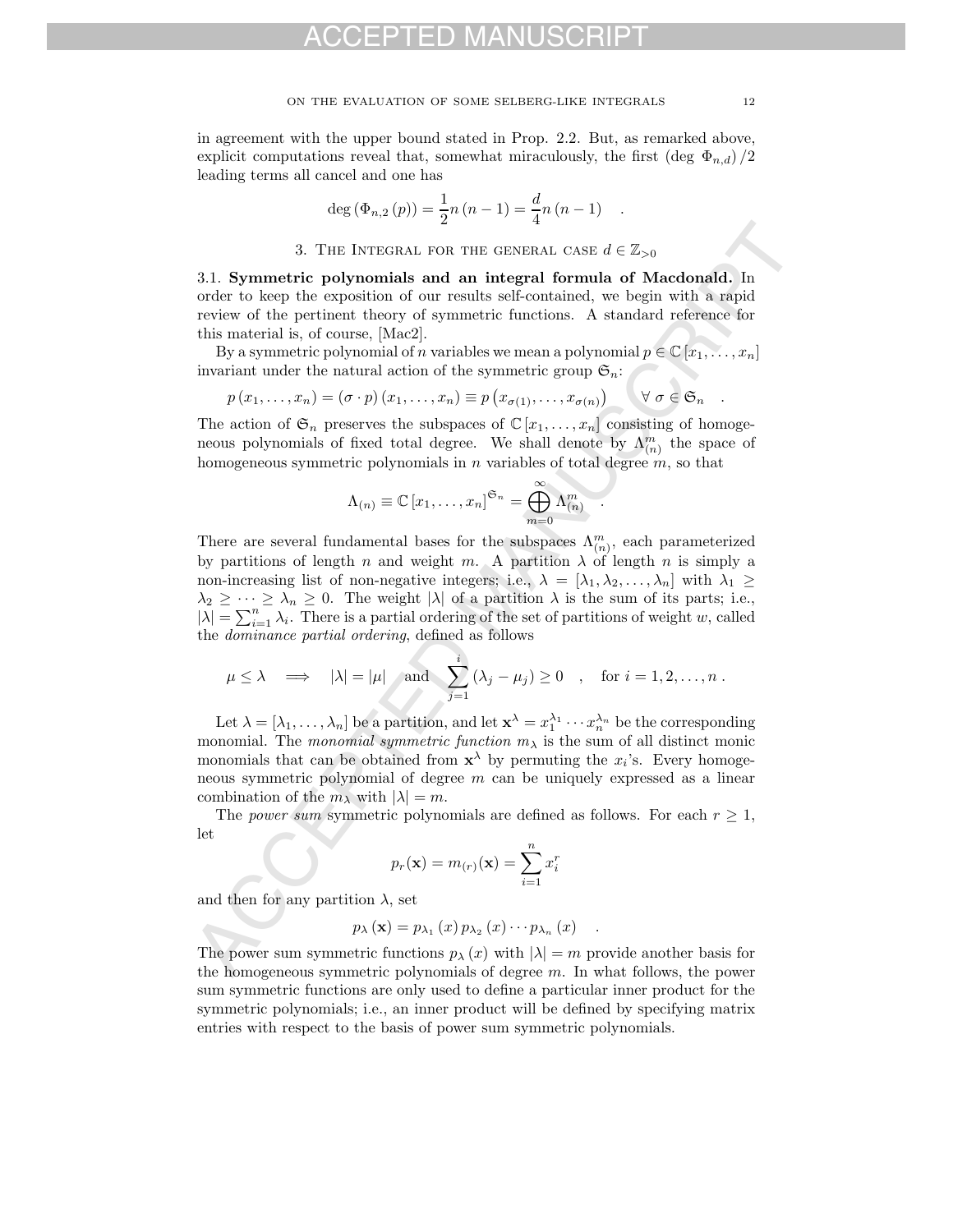The Schur polynomials provide yet another basis. These can be defined as follows. For any partition  $\lambda$  of length n,

$$
a_{\lambda}(\mathbf{x}) = \det \left(x_i^{\lambda_j}\right) .
$$

The  $a_{\lambda}(\mathbf{x})$  are obviously odd with respect to the action of the permutation group  $\mathfrak{S}_n$ ; i.e.  $a_\lambda(\sigma(\mathbf{x})) = sgn(\sigma)a_\lambda(x)$  for all  $\sigma \in \mathfrak{S}_n$ . However, it turns out that  $a_{\lambda} = 0$  for and  $\lambda < \delta \equiv [n-1, n-2, \ldots, 1, 0]$ , and that, for every partition  $\lambda$ ,  $a_{\delta}(\mathbf{x})$  divides  $a_{\lambda+\delta}(\mathbf{x})$ . Indeed,

$$
s_{\lambda}\left(\mathbf{x}\right) \equiv \frac{a_{\lambda+\delta}\left(\mathbf{x}\right)}{a_{\delta}\left(\mathbf{x}\right)}
$$

is a symmetric polynomial of degree  $|\lambda|$ . The polynomials  $s_{\lambda}(\mathbf{x})$  are the Schur symmetric polynomials. The Schur polynomials  $\{s_\lambda \mid |\lambda|=m\}$  provide another fundamental basis for the symmetric polynomials that are homogeneous of degree m. A special case that will be important to us later on is

$$
s_{\delta}\left(\mathbf{x}\right) = \prod_{1 \leq i < j \leq n} \left(x_i + x_j\right)
$$

where again  $\delta = [n-1, n-2, \ldots, 1, 0]$ . We note also the fact that  $a_{\delta}(\mathbf{x})$  is just the Vandermonde determinant

ACCEPTED MANUSCRIPT a<sup>δ</sup> (**x**) = det ⎡ ⎢ ⎢ ⎢ ⎢ ⎢ ⎣ x<sup>n</sup>−<sup>1</sup> <sup>1</sup> x<sup>n</sup>−<sup>2</sup> <sup>1</sup> ··· x<sup>1</sup> 1 x<sup>n</sup>−<sup>1</sup> <sup>2</sup> x<sup>n</sup>−<sup>2</sup> <sup>2</sup> ··· x<sup>2</sup> 1 . . . . . . ... . . . . . . <sup>x</sup><sup>n</sup>−<sup>1</sup> <sup>n</sup>−<sup>1</sup> <sup>x</sup><sup>n</sup>−<sup>2</sup> <sup>n</sup>−<sup>1</sup> ··· <sup>x</sup><sup>n</sup>−<sup>1</sup> <sup>1</sup> x<sup>n</sup>−<sup>1</sup> <sup>n</sup> x<sup>n</sup>−<sup>2</sup> <sup>n</sup> ··· x<sup>n</sup> 1 ⎤ ⎥ ⎥ ⎥ ⎥ ⎥ ⎦ = 1≤i<j≤n (x<sup>i</sup> − x<sup>j</sup> ) = Δ(**x**) .

Jack's symmetric functions  $P_{\lambda}^{(\alpha)}$  are symmetric functions indexed by partitions and depending rationally on a parameter  $\alpha$  which interpolate between the Schur functions  $s_{\lambda}(\mathbf{x})$ , the monomial symmetric functions and two other bases associated with spherical symmetric polynomials on symmetric spaces. They are (uniquely) characterized by two properties

(i)  $P_{\lambda}^{(\alpha)}(\mathbf{x}) = m_{\lambda}(\mathbf{x}) + \sum_{\mu < \lambda} \mu_{\mu}$  $|\mu|=|\lambda|$  $c_{\lambda,\mu}m_{\mu}(\mathbf{x})$  ; that is, the "leading term" of

 $P_{\lambda}^{(\alpha)}$  is the monomial symmetric functions  $m_{\lambda}$  and the remaining terms involve only monomial symmetric functions  $m_{\mu}$  for which the partition index  $\mu$  is less than  $\lambda$  with respect to the dominance ordering.

(ii) When one defines a scalar product on the vector space of homogeneous polynomials of degree m by

$$
\langle p_{\lambda}, p_{\mu} \rangle = \delta_{\lambda, \mu} \alpha^{\ell(\lambda)} \prod_{r=1}^{n} \left( r^{m_{\lambda}(r)} \cdot m_{\lambda}(r)! \right)
$$

where  $m_{\lambda}(r)$  is the number of times the integer r appears in  $\lambda$ , then

$$
\langle P_{\lambda}^{(a)}, P_{\mu}^{(\alpha)} \rangle = 0
$$
 if  $\mu \neq \lambda$ .

We note that this definition basically ensures that the  $P_{\lambda}^{(\alpha)}(\mathbf{x})$  are constructible via a Gram-Schmidt process (although not quite straightforwardly, as the dominance ordering is only a partial ordering).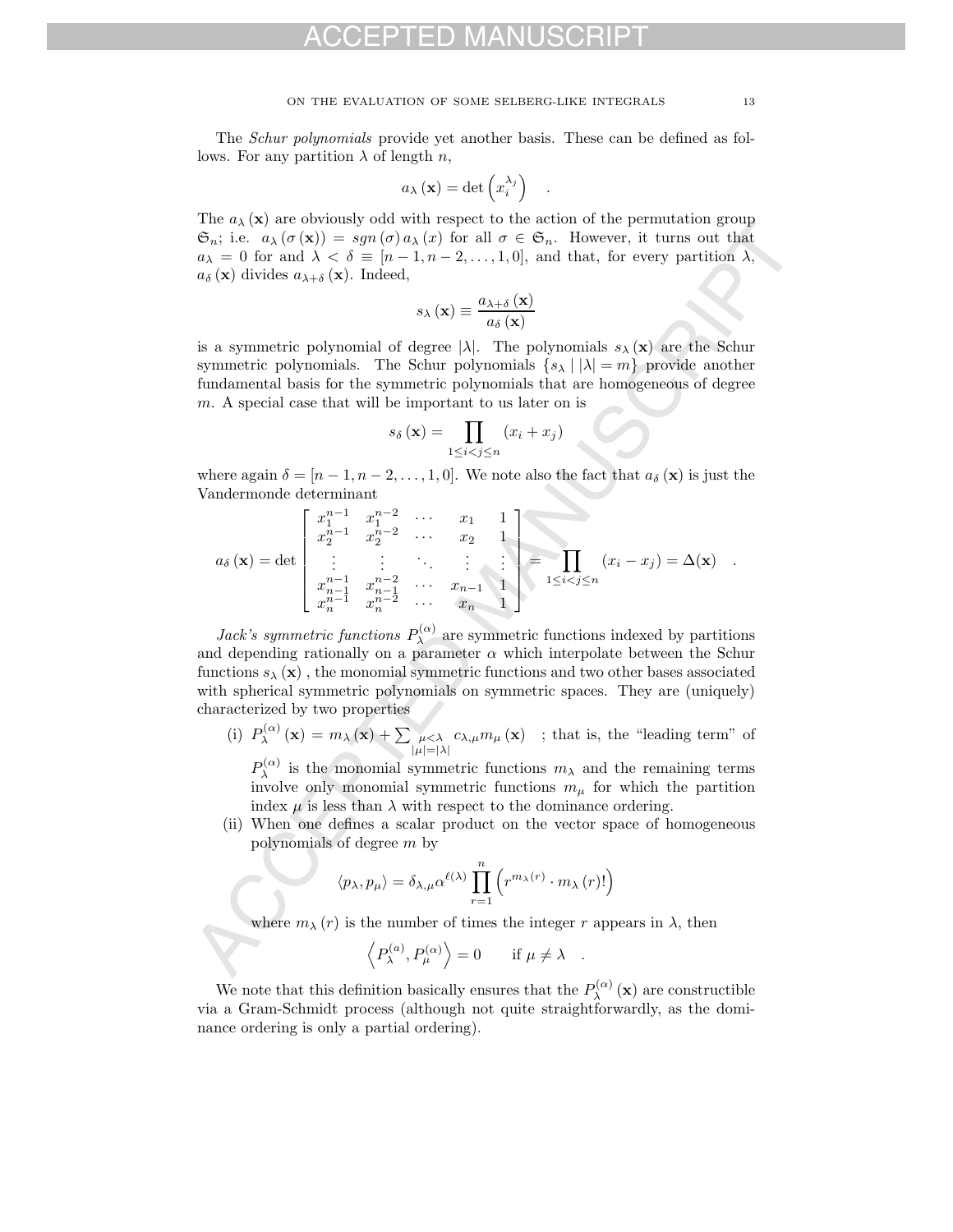#### ON THE EVALUATION OF SOME SELBERG-LIKE INTEGRALS 14

In fact, the Jack symmetric polynomials  $P_{\lambda}^{(\alpha)}$  for the particular values  $\alpha =$ 2, 1, and  $\frac{1}{2}$  coincide (up to normalizing constants) with the spherical polynomials for, respectively,  $GL(n,\mathbb{R})/O(n)$ ,  $GL(n,\mathbb{C})/U(n)$ ,  $GL(n,\mathbb{H})/U(\mathbb{H})$ . The Jack symmetric polynomials  $P_{\lambda}^{(1)}$  also coincide with the Schur polynomials  $s_{\lambda}$ .

Next we recall the following well known property of Schur polynomials

$$
s_{\mu}(\mathbf{x}) s_{\nu}(\mathbf{x}) = \sum_{\lambda \leq \mu + \nu} K^{\lambda}_{\mu\nu} s_{\lambda}
$$

rices we recent the network  $s_p(x) \propto (x) = \sum_{\text{min}} K_{ab}^2 x_3$ <br>where the coefficients  $K_{cb}^2$ , are determined by the Littlewood-Richardson rule (and<br>not, in fact, interpretation of the product of two Schur polynomials, for<br>t where the coefficients  $K^{\lambda}_{\mu\nu}$  are determined by the Littlewood-Richardson rule (and are, in fact, interpretable as Clebsch-Gordan coefficients for  $SL(n)$ ). Because of the triangular decomposition of the product of two Schur polynomials in terms of other Schur polynomials, and the triangular decomposition of a Jack symmetric polynomial (Schur polynomials in particular) in terms of the monomial symmetric functions we can infer that

(3.1) 
$$
\left(s_{\delta}\left(\mathbf{x}\right)\right)^{d} = \sum_{\lambda \leq d\delta} c_{\lambda}^{(\alpha)} P_{\lambda}^{(\alpha)}\left(x\right)
$$

for suitable coefficients  $c_{\lambda}^{(\alpha)}$  (Note that

$$
span\{s_{\lambda} \mid \lambda \leq \delta\} = span\{m_{\lambda} \mid \lambda \leq \delta\} = span\{P_{\lambda}^{(\alpha)} \mid \lambda \leq \delta\}
$$

which follows immediately from condition (i) in the definition of the  $P_{\lambda}^{(\alpha)}$  and the linear independence of the  $P_{\lambda}^{(\alpha)}$  which, in turn, follows immediately from orthogonality property (ii) in the definition of the  $P_{\lambda}^{(\alpha)}$ .)

We now quote a specialization of a result of Macdonald ([Mac2], pg. 386) that is, in turn, derived by applying a particular change of variables applied to a formula due to Gross and Richards [GR], and Kadell [Kad].

**Lemma 3.1.** For  $Re(d) > 0$ ,  $Re(p) > -1$ ,

$$
\int_{\mathcal{S}_n} P_{\lambda}^{\left(\frac{2}{d}\right)}(\mathbf{x}) \prod_{i=1}^n (x_i)^p \left(\Delta(\mathbf{x})\right)^d d\mathbf{x} = \frac{1}{\Gamma(a+1)} v_{\lambda}(d) \prod_{i=1}^n \Gamma\left(\lambda_i + p + 1 + d\left(n - i + 1\right)/2\right)
$$
  
where *a* is given by

where a is given by

 $a = |\lambda| + n (p + 1 + d(n - 1)/2)$ 

(the degree of the homogeneity of the integrand plus the number of variables) and

(3.2) 
$$
v_{\lambda}(d) = \prod_{1 \leq i < j \leq n} \frac{\Gamma(\lambda_i - \lambda_j + d(j - i + 1)/2)}{\Gamma(\lambda_i - \lambda_j + d(j - i)/2)}.
$$

Now note that the second factor in the integrand on the right hand side of (1.5) can be written as

$$
\left(\prod_{1 \leq i < j \leq n} \left(x_i^2 - x_j^2\right)\right)^d = \left(\prod_{1 \leq i < j \leq n} \left(x_i + x_j\right)\right)^d \left(\prod_{1 \leq i < j \leq n} \left(x_i - x_j\right)\right)^d
$$
\n
$$
= \left(s_\delta\left(\mathbf{x}\right)\right)^d \left(\Delta\left(\mathbf{x}\right)\right)^d
$$

And so

$$
I_{n,d,p} = \int_{\mathcal{S}_n} \left( \prod_{i=1}^n x_i^p \right) \left( s_\delta \left( \mathbf{x} \right) \right)^d \left( \Delta \left( \mathbf{x} \right) \right)^d d\mathbf{x} .
$$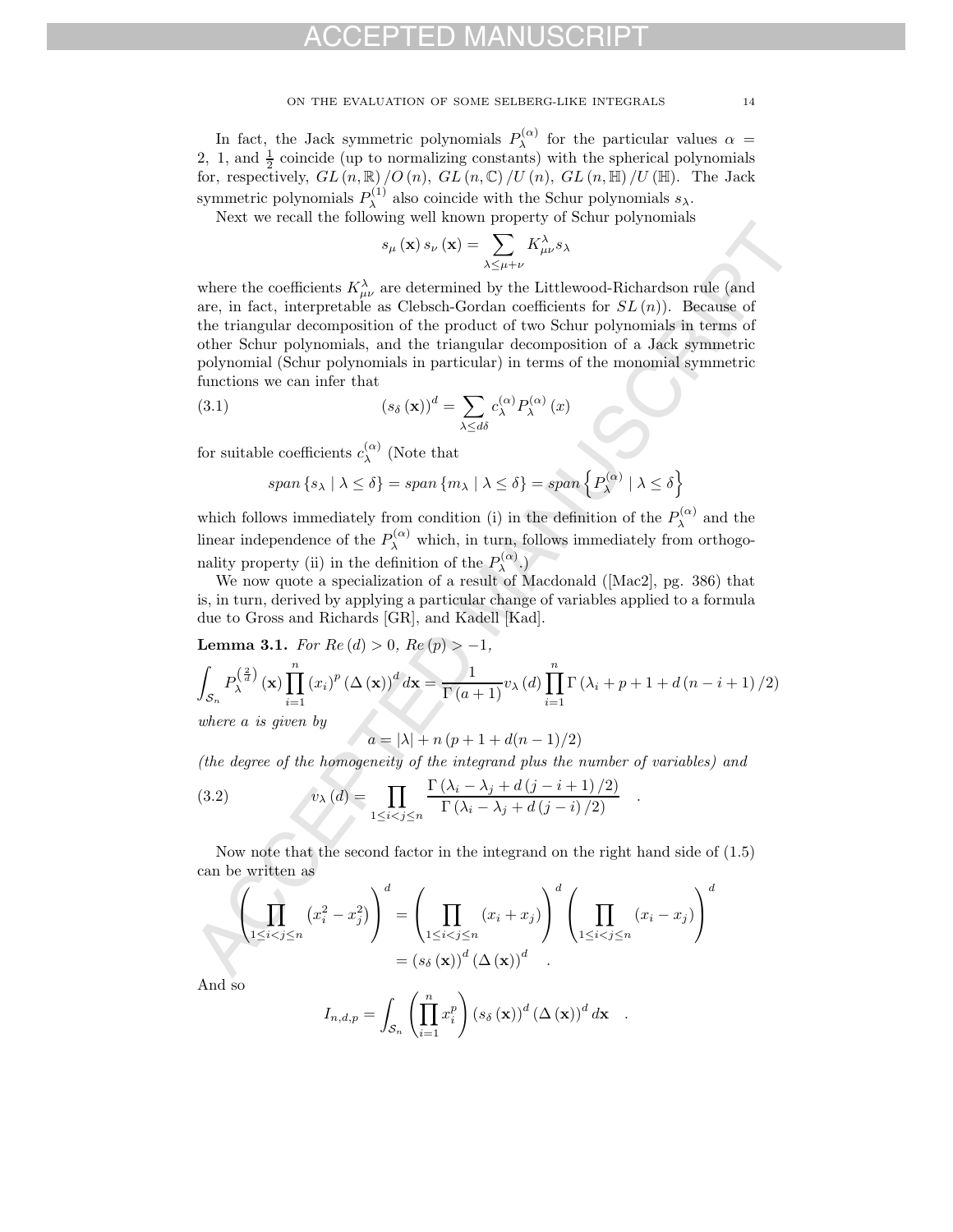#### ON THE EVALUATION OF SOME SELBERG-LIKE INTEGRALS 15

We now employ the expansion (3.1) with  $\alpha = \frac{d}{2}$  to obtain

$$
I_{n,d,p} = \int_{\mathcal{S}_n} \left( \prod_{i=1}^n x_i^p \right) \left( \sum_{\lambda \le d\delta} c_{\lambda}^{\left(\frac{2}{d}\right)} P_{\lambda}^{\left(\frac{2}{d}\right)} (\mathbf{x}) \right) (\Delta (\mathbf{x}))^d dx
$$
  

$$
= \sum_{\lambda \le d\delta} c_{\lambda}^{\left(\frac{2}{d}\right)} \int_{\mathcal{S}_n} \left( \prod_{i=1}^n x_i^p \right) P_{\lambda}^{\left(\frac{2}{d}\right)} (\mathbf{x}) (a_{\delta} (\mathbf{x}))^d dx
$$
  

$$
= \frac{1}{\Gamma(a+1)} \sum_{\lambda \le d\delta} c_{\lambda}^{\left(\frac{2}{d}\right)} v_{\lambda} \left(\frac{d}{2}\right) \prod_{i=1}^n \Gamma \left(\lambda_i + r + \frac{d}{2} (n-i)\right)
$$

Using the fact that for each  $\lambda$  in the sum  $|\lambda| = d |\delta| = dn(n-1)/2$  we obtain

**Lemma 3.2.** Let  $\delta = [n - 1, ..., 2, 1, 0]$  and let  $\left\{ c_{\lambda}^{(\frac{2}{d})} \right\}$ /  $\lambda \leq d\delta$ be the coefficients of Jack symmetric functions  $P_{\lambda}^{(\frac{2}{d})}$  corresponding to the expansion

(3.3) 
$$
\left(\prod_{1 \leq i < j \leq n} (x_i + x_j)\right)^d = \sum_{\lambda \leq d\delta} c_{\lambda}^{\left(\frac{2}{d}\right)} P_{\lambda}^{\left(\frac{2}{d}\right)}
$$

Then (3.4)

$$
I_{n,d,p} = \frac{1}{\Gamma(n\left(p+1+d(n-1)\right)+1)} \sum_{\lambda \le d\delta} c_{\lambda}^{\left(\frac{2}{d}\right)} v_{\lambda} \left(\frac{d}{2}\right) \prod_{i=1}^{n} \Gamma\left(\lambda_i + p + 1 + d\left(n-i\right)/2\right)
$$

with  $v_{\lambda} \left( \frac{d}{2} \right)$  as in (3.2).

Remark 3.1. So long as the total degree of the integrand is not too large (e.g.  $d |\delta| \leq 16$ , one can readily employ one J. Stembridge's SF package [St] to determine the coefficients  $c_{\lambda}^{(\frac{2}{d})}$ . Formula (3.4) then provides perhaps the most expedient method of evaluating the integrals  $I_{n,d,p}$ . For example, in the case where  $d=1$ , one finds

$$
= \sum_{\lambda \leq d\delta} c_{\lambda}^{(\frac{2}{3})} \int_{\mathcal{S}_{n}} \left( \prod_{i=1}^{n} x_{i}^{p} \right) P_{\lambda}^{(\frac{2}{3})}(\mathbf{x}) (a_{\delta}(\mathbf{x}))^{d} dx
$$
\n
$$
= \frac{1}{\Gamma(a+1)} \sum_{\lambda \leq d\delta} c_{\lambda}^{(\frac{2}{3})} v_{\lambda} \left( \frac{d}{2} \right) \prod_{i=1}^{n} \Gamma\left(\lambda_{i} + r + \frac{d}{2}(n-i) \right)
$$
\nUsing the fact that for each  $\lambda$  in the sum  $|\lambda| = d |\delta| = dn(n-1)/2$  we obtain  
\n**Lemma 3.2.** Let  $\delta = [n-1, ..., 2, 1, 0]$  and let  $\left\{ c_{\lambda}^{(\frac{2}{3})} \right\}_{\lambda \leq d\delta}$  be the coefficients of  
\nJack symmetric functions  $P_{\lambda}^{(\frac{2}{3})}$  corresponding to the expansion  
\n(3.3)  
\n
$$
\left( \prod_{1 \leq i < j \leq n} (x_{i} + x_{j}) \right)^{d} = \sum_{\lambda \leq d\delta} c_{\lambda}^{(\frac{2}{3})} P_{\lambda}^{(\frac{2}{3})}
$$
\nThen  
\n(3.4)  
\n $I_{n,d,p} = \frac{1}{\Gamma(n(p+1+d(n-1))+1)} \sum_{\lambda \leq d\delta} c_{\lambda}^{(\frac{2}{3})} v_{\lambda} \left( \frac{d}{2} \right) \prod_{i=1}^{n} \Gamma(\lambda_{i} + p + 1 + d(n-i)/2)$   
\nwith  $v_{\lambda} (\frac{d}{2})$  as in (3.2).  
\nRemark 3.1. So long as the total degree of the integrand is not too large (e.g.  
\n $d|\delta| \leq 16$ ), one can readily employ one J. Stembridge's SF package [St] to determine  
\nthe coefficients  $c_{\lambda}^{(\frac{2}{3})}$ . Formula (3.4) then provides perhaps the most expenditure  
\nmethod of evaluating the integrals  $I_{n,d,p}$ . For example, in the case where  $d = 1$ ,  
\none finds  
\n
$$
\frac{n}{P_{[2]}^{(2)}} = \frac{s_{\delta} = \prod_{1 \leq i <
$$

.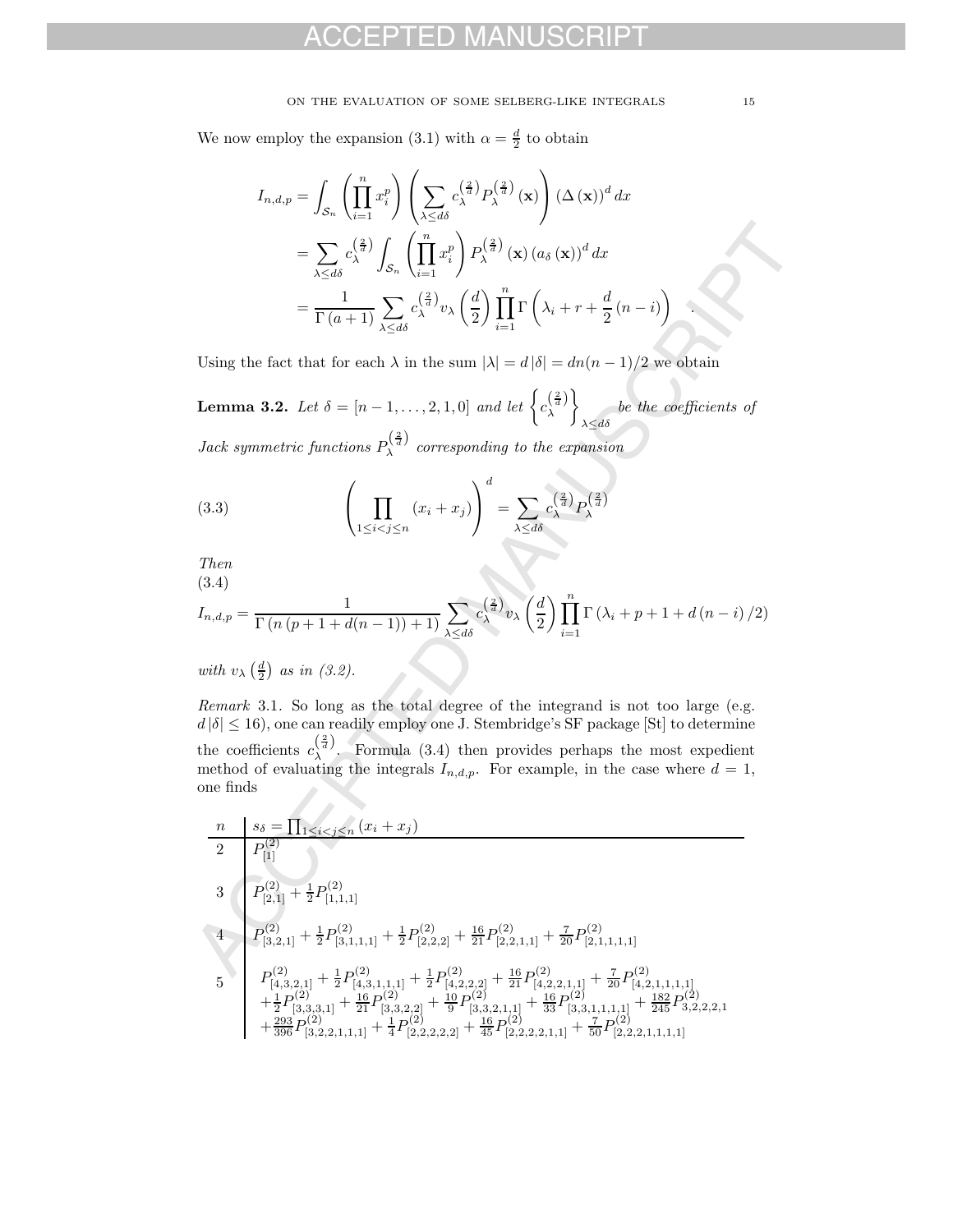#### ON THE EVALUATION OF SOME SELBERG-LIKE INTEGRALS 16

Inserting these expansions into formula (3.4) yields

$$
I_{2,1,p} = \frac{2}{\sqrt{\pi} \Gamma (2p+5)} \Gamma (p+1) \Gamma (p+\frac{5}{2})
$$
  
\n
$$
I_{3,1,p} = \frac{8p+23}{2\sqrt{\pi} \Gamma (3p+10)} \left( 4p+\frac{23}{2} \right) \Gamma (p+1) \Gamma (p+\frac{5}{2}) \Gamma (p+3)
$$
  
\n
$$
I_{4,1,p} = \frac{1}{\pi \Gamma (4p+17)} \left( 32p^2 + \frac{2247}{10}p + \frac{3787}{10} \right) \Gamma (p+1) \Gamma (p+\frac{5}{2}) \Gamma (p+3) \Gamma (p+\frac{9}{2})
$$
  
\n
$$
I_{5,1,p} = \frac{1}{\pi \Gamma (5p+37)} \left( 384p^4 + \frac{878041}{132}p^3 + \frac{1007527879}{23760}p^2 + \frac{465238651}{3960}p + \frac{2822536697}{23760} \right)
$$
  
\n
$$
\Gamma (p+1) \Gamma (p+\frac{5}{2}) \Gamma (p+3) \Gamma (p+\frac{9}{2}) \Gamma (p+5)
$$
  
\nWe shall now derive from Lemma 3.2 the general formula of Theorem 2.  
\n**Lemma 3.3.** If  $\lambda = [\lambda_1, ..., \lambda_n]$  is a partition of weight  $d|\delta|$  such that  $\lambda \le d\delta$ ,  
\nthen  
\n
$$
\lambda_i \ge \mu_i \equiv \left[ \frac{d(n-i)+1}{2} \right]
$$
  
\n*Proof.* Let  $\mathcal{P}$  be the set of partitions  $\lambda = [\lambda_1, ..., \lambda_n]$  satisfying the criteria  
\n $\lambda_1 \ge \lambda_2 \ge \cdots \ge \lambda_n \ge 0$   
\n
$$
\sum_{i=1}^n \lambda_i = \frac{d}{2}n(n-1)
$$
  
\n
$$
\sum_{j=1}^i \lambda_j \le \sum_{j=1}^i d(n-j) = ni - \frac{1}{2}i(i+1) = \frac{d}{2}i(2n-i-1)
$$
  
\nSince the total weight of such a  $\lambda$  is fixed, in order to minimize a particular part  $\lambda$ 

We shall now derive from Lemma 3.2 the general formula of Theorem 2.

**Lemma 3.3.** If  $\lambda = [\lambda_1, \ldots, \lambda_n]$  is a partition of weight  $d \mid \delta$  such that  $\lambda \leq d\delta$ , then

.

$$
\lambda_i \ge \mu_i \equiv \left[\frac{d\left(n-i\right)+1}{2}\right]
$$

*Proof.* Let P be the set of partitions  $\lambda = [\lambda_1, \ldots, \lambda_n]$  satisfying the criteria

$$
\lambda_1 \geq \lambda_2 \geq \dots \geq \lambda_n \geq 0
$$
  

$$
\sum_{i=1}^n \lambda_i = \frac{d}{2}n (n-1)
$$
  

$$
\sum_{j=1}^i \lambda_j \leq \sum_{j=1}^i d(n-j) = ni - \frac{1}{2}i (i+1) = \frac{d}{2}i (2n-i-1)
$$

Since the total weight of such a  $\lambda$  is fixed, in order to minimize a particular part  $\lambda_i$ we need to arrange it so that the parts  $\lambda_j$  to the left of  $\lambda_i$  are as large as possible while the  $\lambda_j$  to the right of  $\lambda_i$  are also large as possible (otherwise we could shift some of  $\lambda_i$ 's weight to the right). In fact, if

$$
\mu_i \equiv \min_{\lambda \in \mathcal{P}} \lambda_i
$$

we'll need

$$
\mu_i = \mu_{i+1} = \cdots = \mu_n
$$

to make the  $\mu_j$  to the right as large as possible and

$$
\mu_j = d(n-j) \qquad , \qquad j=1,\ldots,i-1
$$

for the  $\mu_j$  to the left to be as large as possible. But for such a minimizing configuration  $\mu$ , we must also have

$$
\frac{d}{2}n(n-1) = \sum_{j=1}^{n} \mu_j = \sum_{j=1}^{i-1} d(n-j) + (n-i+1)\mu_i
$$

$$
= dn(i-1) - \frac{d}{2}i(i-1) + (n-i+1)\mu_i.
$$

Solving this for  $\mu_i$  yields

$$
\mu_i = \frac{d}{2} (n - i) \quad .
$$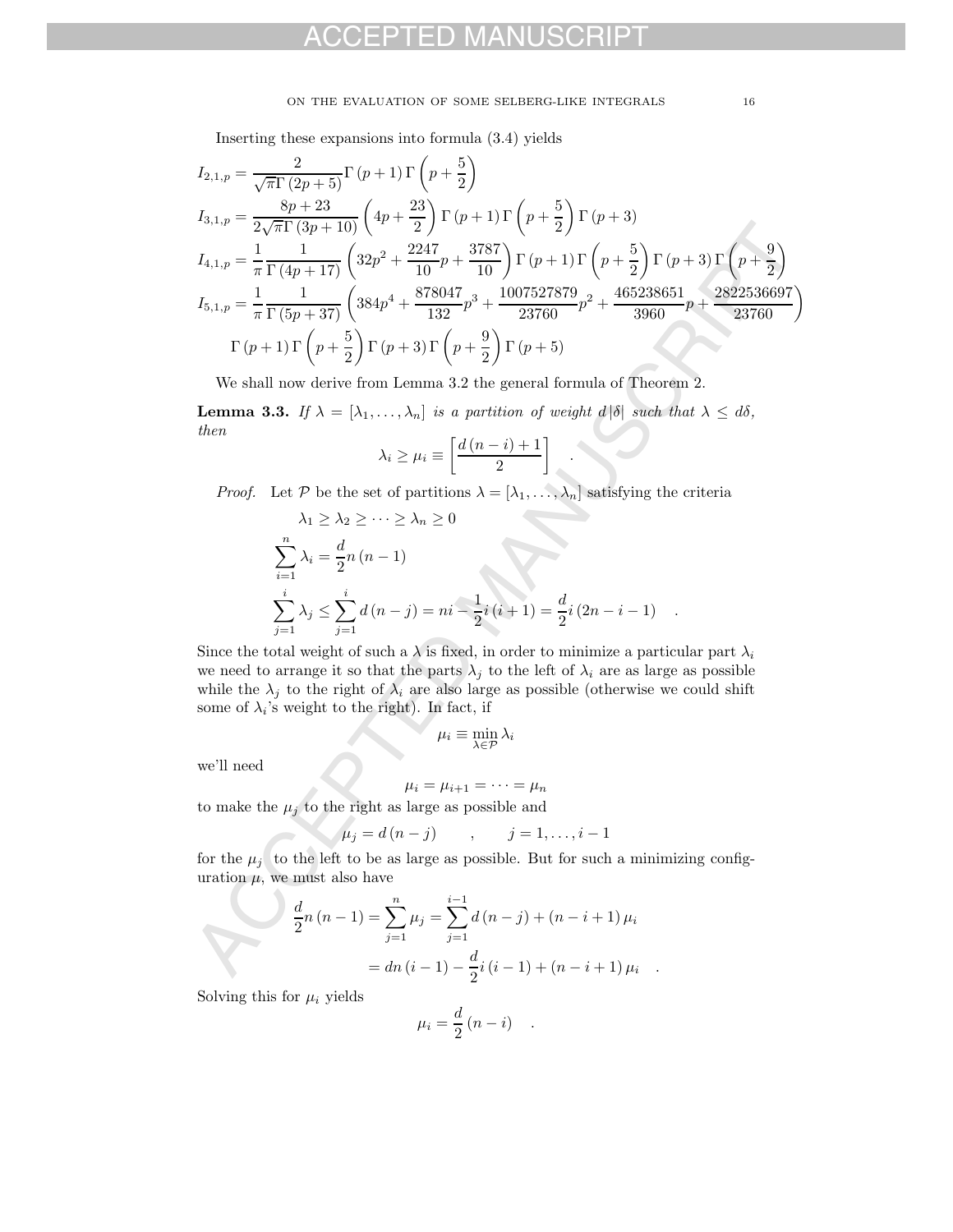However, if d is odd then  $\mu_i$  will be an integer only when  $n - i$  is even. In such a case, the first integer larger than  $\mu_i$  would be

$$
\frac{d}{2}(n-i)+\frac{1}{2}.
$$

Accounting for this circumstance, we can write

$$
\mu_i = \min_{\lambda \in \mathcal{S}} \lambda_i = \left[ \frac{d(n-i)+1}{2} \right]
$$

,

noting that the added  $\frac{1}{2}$  is innocuous in the cases when d is even or when d is odd and  $n - i$  is even.  $\Box$ 

**Theorem 2.** Let  $I_{n,d,p}$  and  $a = n (p + 1 + d(n - 1)).$ 

• If d is even, then  $I_{n,d,p}$  is of the form

(3.5) 
$$
I_{n,d,p} = \frac{1}{\Gamma(a+1)} \Phi(p) \prod_{j=0}^{n-1} \Gamma(p+dj+1)
$$

with  $\Phi(p)$  a polynomial in p of degree  $\leq \frac{d}{4}n(n-1)$ . • If  $d$  is odd,

(3.6) 
$$
I_{n,d,p} = \frac{1}{\Gamma(a+1)} \Phi(p) \prod_{j=0,even}^{n-1} \Gamma(p+dj+1) \prod_{j=1,odd}^{n-1} \Gamma(p+dj+3/2)
$$

with  $\Phi(p)$  a polynomial in p of degree  $\leq \frac{d}{2}n(n-1) - \sum_{i=1}^{n} \left[ \frac{d(n-i)+1}{2} \right]$ .

*Proof.* Let  $C_{\lambda} = c_{\lambda}^{\left(\frac{2}{d}\right)} v_{\lambda} \left(\frac{d}{2}\right)$ . Applying Lemmas 3.1 and 3.2 we have

According to this circumstance, we can write 
$$
\mu_i = \frac{\ln(\ln - i) + 1}{\lambda \epsilon S} \bigg|_{1}^{2} \quad ,
$$
 noting that the added  $\frac{1}{2}$  is innocuous in the cases when *d* is even or when *d* is odd and *n* − *i* is even.   
**Theorem 2.** Let  $I_{n,d,p}$  and  $a = n(p + 1 + d(n - 1))$ .   
• If *d* is even, then  $I_{n,d,p}$  is of the form\n
$$
(3.5) \qquad I_{n,d,p} = \frac{1}{\Gamma(a+1)} \Phi(p) \prod_{j=0}^{n-1} \Gamma(p + dj + 1)
$$
with  $\Phi(p)$  a polynomial in *p* of degree  $\leq \frac{d}{4}n(n - 1)$ .   
• If *d* is odd,   

$$
(3.6) \qquad I_{n,d,p} = \frac{1}{\Gamma(a+1)} \Phi(p) \prod_{j=0,even}^{n-1} \Gamma(p + dj + 1) \prod_{j=1,odd}^{n-1} \Gamma(p + dj + 3/2)
$$
with  $\Phi(p)$  a polynomial in *p* of degree  $\leq \frac{d}{2}n(n - 1) - \sum_{i=1}^{n} \left[ \frac{d(n-i)+1}{2} \right]$ .  
*Proof.* Let  $C_{\lambda} = c_{\lambda}^{(\frac{2}{d})} v_{\lambda} (\frac{d}{2})$ . Applying Lemmas 3.1 and 3.2 we have\n
$$
I_{n,d,p} = \frac{1}{\Gamma(n(p+1+d(n-1))+1)} \sum_{\lambda \leq d\delta} C_{\lambda} \prod_{i=1}^{n} \Gamma\left(\lambda_i - \mu_i + \mu_i + p + 1 + \frac{d}{2}(n-i)\right)
$$
\n
$$
= \frac{1}{\Gamma(n(p+1+d(n-1))+1)} \left(\sum_{\lambda \leq d\delta} C_{\lambda} \prod_{i=1}^{n} \left(\mu_i + p + 1 + \frac{d}{2}(n-i)\right) \lambda_{i-\mu_i}\right)
$$
\n
$$
\times \left(\prod_{i=1}^{n} \Gamma(\mu_i + p + 1 + d(n-i)/2)\right)
$$

where

$$
\Phi(p) = \sum_{\lambda \le d\delta} C_{\lambda} \prod_{i=1}^{n} \left( \mu_i + p + 1 + \frac{d}{2} (n - i) \right)_{\lambda_i - \mu_i}
$$

and

$$
\Gamma_{n,d,p} \equiv \prod_{i=1}^{n} \Gamma(\mu_i + p + 1 + d(n - i) / 2)
$$

.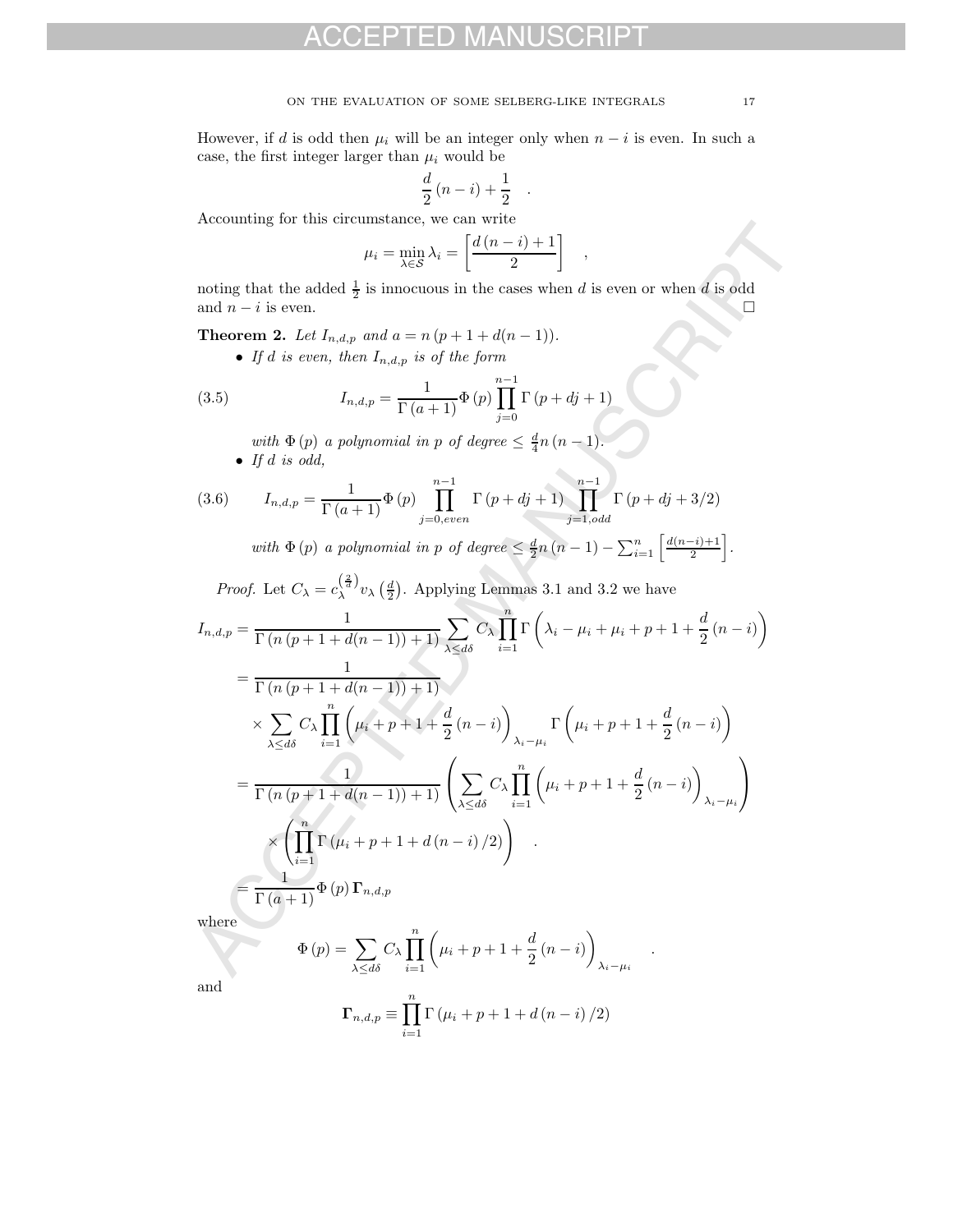Noting

$$
\Gamma_{n,d,p} = \prod_{j=0}^{n-1} \Gamma(\mu_{n-j} + p + 1 + dj/2)
$$

and

$$
\mu_{n-j} = \left[ \frac{d\left(n - (n-j)\right) + 1}{2} \right] = \begin{cases} \frac{dj}{2} & \text{if } d \text{ or } j \text{ is even} \\ \frac{dj}{2} + 1 \end{cases}
$$

we have

$$
\Gamma_{n,d,p} = \begin{cases} \prod_{j=0}^{n-1} \Gamma(p+1+dj) & (d \text{ even})\\ \prod_{j=0,even}^{n-1} \Gamma(p+1+dj) \prod_{j=1,even}^{n-1} \Gamma(p+dj+\frac{3}{2}) & (d \text{ odd}) \end{cases}
$$

and so the gamma factors of  $I_{n,d,p}$  are of the stated form.

We'll now obtain the stated upper bounds for the degree of the polynomial factor  $\Phi$  by determining the total degree of the products of Pochhammer symbols (as  $\lambda$ ) ranges over the set of partitions  $\leq d\delta$ .

$$
\mu_{n-j} = \left[ \frac{d(n - (n - j)) + 1}{2} \right] = \begin{cases} d(j/2) & \text{if } d \text{ or } j \text{ is even} \\ (dj + 1)/2 & \text{if } d \text{ and } j \text{ are odd} \end{cases}
$$
  
\nwe have  
\n
$$
\Gamma_{n,d,p} = \begin{cases} \prod_{j=0,even}^{n-1} \Gamma(p + 1 + dj) & (d \text{ even}) \\ \prod_{j=0,even}^{n-1} \Gamma(p + 1 + dj) \prod_{j=1,even}^{n-1} \Gamma(p + dj + \frac{3}{2}) & (d \text{ odd}) \end{cases}
$$
  
\nand so the gamma factors of  $I_{n,d,p}$  are of the stated form.  
\nWe'll now obtain the stated upper bounds for the degree of the polynomial factor  
\n $\Phi$  by determining the total degree of the products of Pochhammer symbols (as  $\lambda$   
\nranges over the set of partitions  $\leq d\delta$ ).  
\n
$$
\deg \Phi \leq \deg \prod_{i=1}^{n} (\mu_i + p + 1 + \frac{d}{2}(n - i))_{\lambda_i - \mu_i}
$$
\n
$$
= \sum_{i=1}^{n} (\lambda_i - \mu_i)
$$
\n
$$
= \sum_{i=1}^{n} \lambda_i - \sum_{i=1}^{n} \mu_i
$$
\n
$$
= \frac{d}{2}n(n - 1) - \sum_{i=1}^{n} \left[ \frac{d(n - i) + 1}{2} \right] \quad .
$$
\nNow when  $d$  is even, we have  $\left[ \frac{d(n - j) + 1}{2} \right] = \frac{d}{2}(n - i)$  and so  
\n
$$
\sum_{i=1}^{n} (\lambda_i - \mu_i) = \frac{d}{2}n(n - 1) - \sum_{i=1}^{n} \frac{d(n - i)}{2} = \frac{d}{2}n(n - 1) - \frac{d}{2}n^2 + \frac{d}{4}n(n + 1)
$$
\n
$$
= \frac{d}{4}n(n - 1) \qquad (\text{if } d \in 2\mathbb{Z})
$$
\nRemark 3.2. Explicit calculations reveal that for  $d = 1, 2, 4$  and  $n = 2, 3, 4, 5$  that  
\nthe stated upper bounds on the degree of  $\Phi(r)$  are

Now when d is even, we have  $\left\lceil \frac{d(n-i)+1}{2} \right\rceil = \frac{d}{2}(n-i)$  and so

$$
\sum_{i=1}^{n} (\lambda_i - \mu_i) = \frac{d}{2}n(n-1) - \sum_{i=1}^{n} \frac{d(n-i)}{2} = \frac{d}{2}n(n-1) - \frac{d}{2}n^2 + \frac{d}{4}n(n+1)
$$

$$
= \frac{d}{4}n(n-1) \qquad (\text{if } d \in 2\mathbb{Z}) .
$$

*Remark* 3.2. Explicit calculations reveal that for  $d = 1, 2, 4$  and  $n = 2, 3, 4, 5$  that the stated upper bounds on the degree of  $\Phi(r)$  are, in fact, realized (and thus far without exception). Thus,  $\frac{d}{4}n(n-1)$  is indeed the least upper bound for general d and n. We thus have a noncombinatorial proof of the following interesting and purely combinatorial statement:

$$
\sum_{\sigma_1 \in \mathfrak{S}_n} \cdots \sum_{\sigma_d \in \mathfrak{S}_n} sgn(\sigma_1 \cdots \sigma_d) \prod_{i=1}^n \Gamma(r + 2\sigma_1(i) + \cdots + 2\sigma_d(i))
$$

$$
= \Phi(r) \prod_{i=1}^n \Gamma(r + d(n - i)) \qquad (d \in 2\mathbb{Z})
$$

where  $\Phi(r)$  is a polynomial of degree  $\leq \frac{d}{4}n(n-1)$ . (Our point here being to highlight again the remarkable fact that after removing the "greatest common gamma

 $\Box$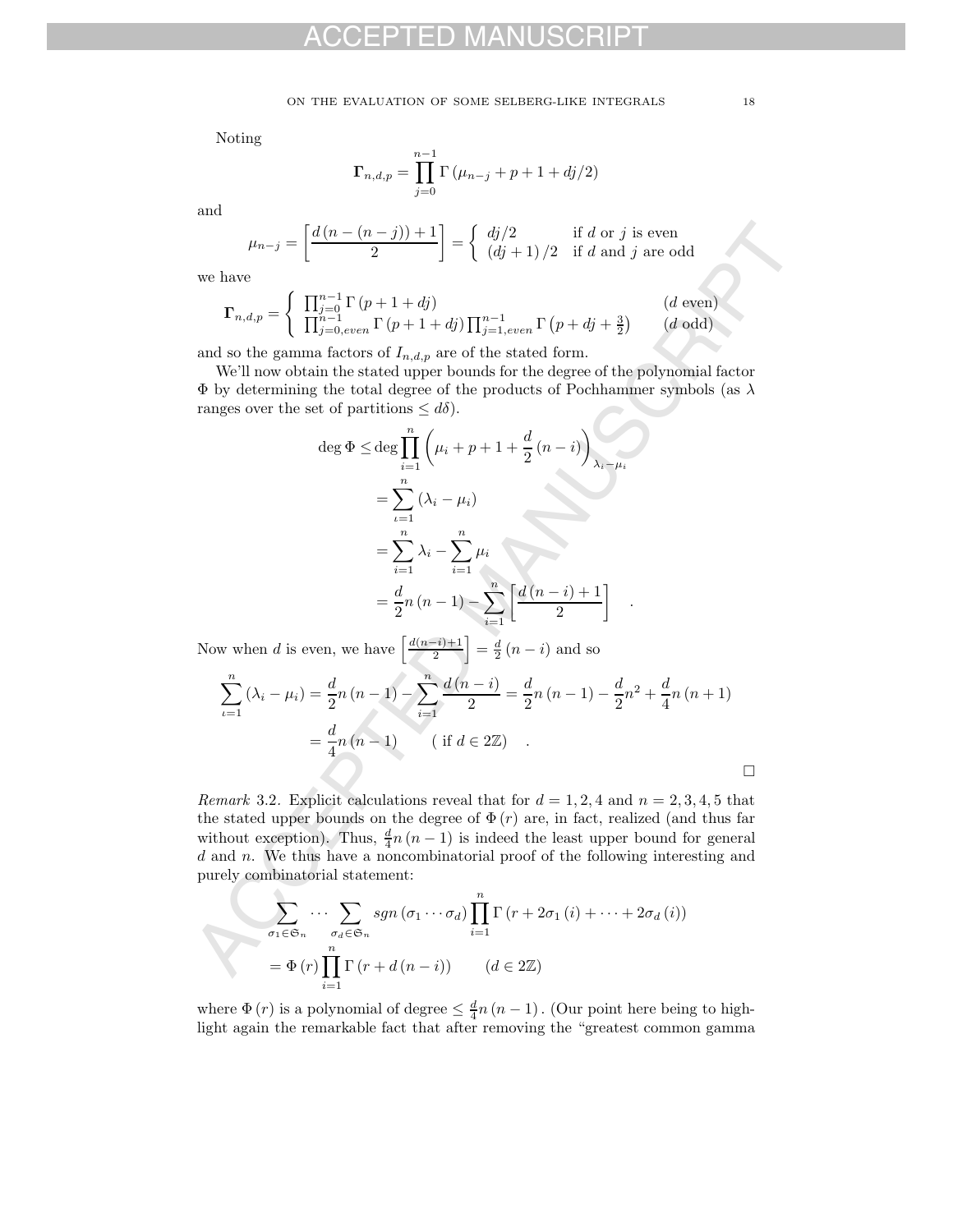factors" from the terms on the left hand side, exactly half of the leading terms cancel.)

#### 4. Recursive formulas

In this section, we demonstrate another evaluation tactic for Selberg-like integrals; one aimed at exploiting the interplay between the integrand and the region of integration  $S_n$ . We begin by considering integrals of the form

(4.1) 
$$
J_{n,\kappa}(f) \equiv \int_{\mathcal{S}_n} f(\mathbf{x}) \left(\Delta^{(n)}(\mathbf{x})\right)^{\kappa} d\mathbf{x}
$$

where f is some homogeneous symmetric function and  $S_n$  is the same simplex as in (1.6) and  $\Delta^{(n)}(\mathbf{x})$  is the Vandermonde determinant in *n*-variables.

$$
\Delta^{(n)}(\mathbf{x}) = \left(\prod_{1 \leq i < j \leq n} (x_i - x_j)\right) \quad .
$$

Shortly, we shall specialize to the (still general) case when  $f = \Phi_{\lambda}$ ,  $\{\Phi_{\lambda}\}\$ being some standard basis for homogeneous symmetric polynomials in  $n$  variables indexed of partitions  $\lambda$ .

4.1. **A Change of Variables Formula.** In what follows, it clarifies matters to indicate by  $\mathbf{x}_{(n)}$  elements of  $\mathbb{R}^n$ , and by  $\mathbf{x}_{(i)}$ ,  $1 \leq i \leq n$ , the vector in  $\mathbb{R}^i$  obtained by dropping the last  $n - i$  components of  $\mathbf{x}_{(n)}$ .

Consider the following change of variables

(4.2) 
$$
t_{i} = \frac{x_{i} - x_{n}}{1 - nx_{n}}, \qquad x_{i} = (1 - t_{n}) t_{i} + \frac{1}{n} t_{n},
$$

$$
t_{n} = nx_{n}, \qquad x_{n} = \frac{1}{n} t_{n}.
$$

It is easy to check that Jacobian of this transformation is

In this section, we demonstrate another evaluation tactic for Selberg-like integrals; one aimed at exploiting the interplay between the integrand and the region of integration 
$$
\mathcal{S}_n
$$
. We begin by considering integrals of the form  $(4.1)$   $J_{n,\kappa}(f) \equiv \int_{\mathcal{S}_n} f(\mathbf{x}) \left(\Delta^{(n)}(\mathbf{x})\right)^{\kappa} d\mathbf{x}$  where  $f$  is some homogeneous symmetric function and  $\mathcal{S}_n$  is the same simplex as in (1.6) and  $\Delta^{(n)}(\mathbf{x})$  is the Vandermonde determinant in *n*-variables.  $\Delta^{(n)}(\mathbf{x}) = \left(\prod_{1 \leq i < j \leq n} (x_i - x_j)\right)$ .  
\nShortly, we shall specialize to the (still general) case when  $f = \Phi_{\lambda}, \{\Phi_{\lambda}\}$  being some standard basis for homogeneous symmetric polynomials in *n* variables indexed of partitions  $\lambda$ .  
\n4.1. **A Change of Variables Formula**. In what follows, it clarifies matters to indicate by  $\mathbf{x}_{(n)}$  elements of  $\mathbb{R}^n$ , and by  $\mathbf{x}_{(i)}$ ,  $1 \leq i \leq n$ , the vector in  $\mathbb{R}^i$  obtained by dropping the last  $n-i$  components of  $\mathbf{x}_{(n)}$ . Consider the following change of variables  
\n(4.2)  $t_i = \frac{x_i - x_n}{1 - nx_n}$ ,  $x_i = (1 - t_n)t_i + \frac{1}{n}t_n$ ,  $t_n = nx_n$ ,  $x_n = \frac{1}{n}t_n$ .  
\nIt is easy to check that Jacobian of this transformation is  $\left(\frac{\partial x}{\partial t}\right) = \det \begin{bmatrix} 1 - t_n & 0 & \cdots & \frac{1}{n} \\ 0 & \ddots & \ddots & \vdots \\ 0 & \cdots & 1 - t_n & \frac{1}{q} \\ 0 & \cdots & 0 & \frac{1}{n} \end{bmatrix} = \frac{1}{n}(1 - t_n)^{n-1}$  and the new region of integration is  $\left\{ \math$ 

and the new region of integration is

$$
\left\{\mathbf{t}\in\mathbb{R}^n\mid t_1\geq t_2\geq\cdots\geq t_{n-1}\geq 0\quad,\quad\sum_{i=1}^{n-1}t_i\leq 1\quad,\quad 0\leq t_n\leq 1\right\}\approx\mathcal{S}_{n-1}\times[0,1]\quad.
$$

We thus have

**Lemma 4.1.**

$$
\int_{\mathcal{S}_n} f(\mathbf{x}_{(n)}) d\mathbf{x}_{(n)} = \int_0^1 \frac{1}{n} (1 - t_n)^{n-1} \left( \int_{\mathcal{S}_{n-1}} f(\mathbf{x}_{(n)}(t_{(n)})) d t_{(n-1)} \right) dt_n
$$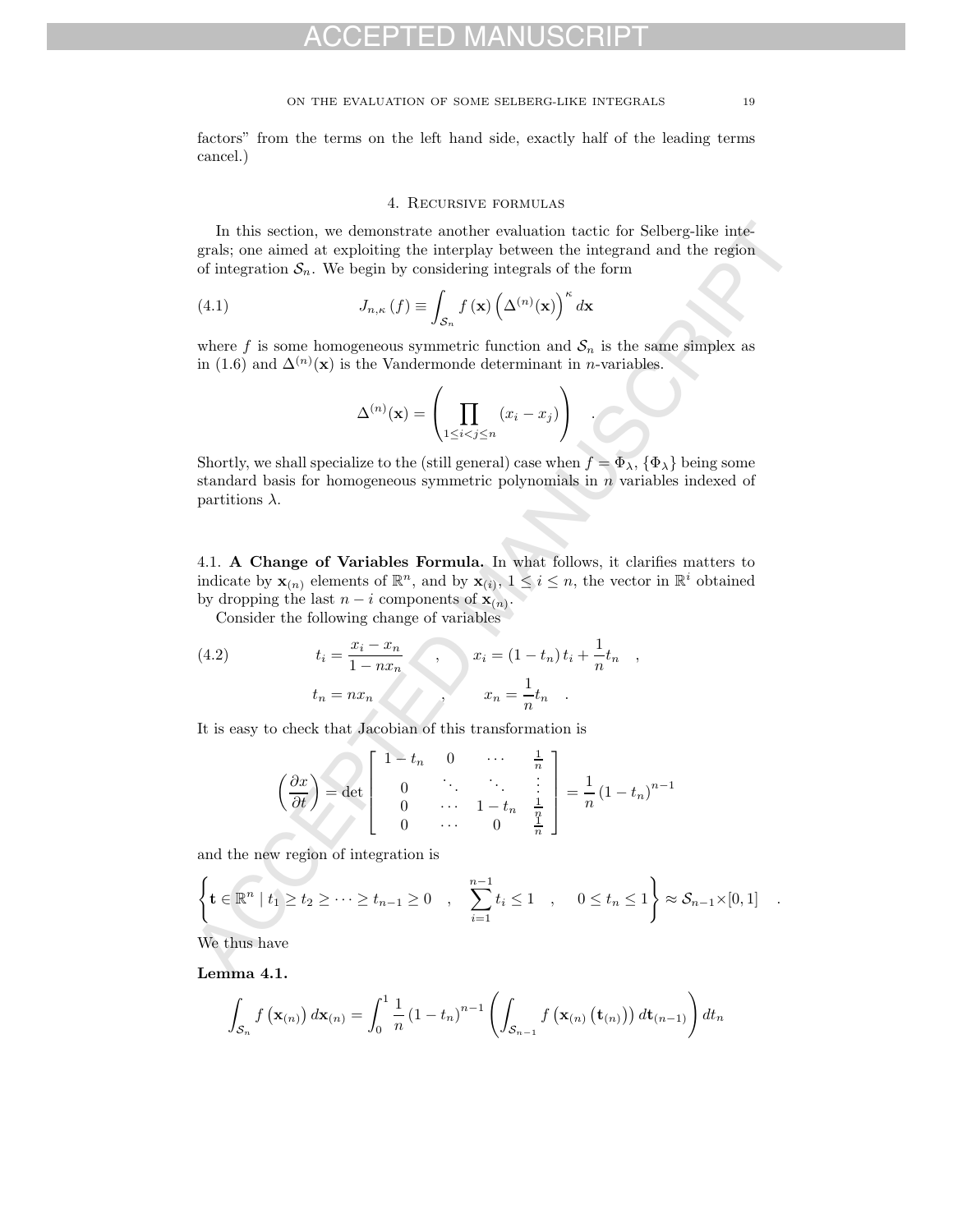#### ON THE EVALUATION OF SOME SELBERG-LIKE INTEGRALS  $\hspace{2.5mm} 20$

where

$$
\mathbf{x}_{(n)} \equiv (x_1, \dots, x_n) ,
$$
  
\n
$$
\mathbf{t}_{(n)} \equiv (t_1, \dots, t_n) ,
$$
  
\n
$$
x_i (\mathbf{t}_{(n)}) = (1 - t_n) t_i + \frac{1}{n} t_n ,
$$
  
\n
$$
x_n (\mathbf{t}_{(n)}) = \frac{1}{n} t_n .
$$

Remark 4.1. If one iterates the change of variables formula, then after  $n-1$  reductions, one arrives at

$$
\int_{\mathcal{S}_n} f(\mathbf{x}_{(n)}) d\mathbf{x}_{(n)} = \int_0^1 \frac{1}{n} (1 - t_n)^{n-1} \left( \int_0^1 \frac{1}{n-1} (1 - t_{n-1})^{n-2} \cdots \right. \n\cdots \left( \int_{\mathcal{S}_1} f(\mathbf{x}(t)) dt_1 \right) \cdots \right) dt_{n-1} dt_n \n= \frac{1}{n!} \int_0^1 (1 - t_n)^{n-1} \left( \int_0^1 (1 - t_{n-1})^{n-2} \cdots \right. \n\cdots \left( \int_0^1 f(\mathbf{x}(t)) dt_1 \right) \cdots \right) dt_{n-1} dt_n
$$

where

$$
x_i \left( \mathbf{t}_{(n)} \right) = (1 - t_n) t_i + \frac{t_n}{n} t_n
$$
\n
$$
x_n \left( \mathbf{t}_{(n)} \right) = \frac{1}{n} t_n
$$
\n*Remark* 4.1. If one iterates the change of variables formula, then after  $n - 1$  reductions, one arrives at\n
$$
\int_{\mathcal{S}_n} f \left( \mathbf{x}_{(n)} \right) d\mathbf{x}_{(n)} = \int_0^1 \frac{1}{n} (1 - t_n)^{n-1} \left( \int_0^1 \frac{1}{n-1} (1 - t_{n-1})^{n-2} \cdots \right) d\mathbf{x}_{(n)} \cdots \left( \int_{\mathcal{S}_1} f \left( \mathbf{x}(t) \right) dt_1 \right) \cdots \right) dt_{n-1} \right) dt_n
$$
\n
$$
= \frac{1}{n!} \int_0^1 (1 - t_n)^{n-1} \left( \int_0^1 (1 - t_{n-1})^{n-2} \cdots \right) \cdots \left( \int_0^1 f \left( \mathbf{x}(t) \right) dt_1 \right) \cdots \right) dt_{n-1} \right) dt_n
$$
\nwhere\n
$$
x_1 \left( \mathbf{t} \right) = (1 - t_n) (1 - t_{n-1}) \cdots (1 - t_2) t_1 + \frac{1}{2} (1 - t_n) \cdots (1 - t_3) t_2 + \cdots + \frac{1}{n} t_n
$$
\n
$$
x_2 \left( \mathbf{t} \right) = \frac{1}{2} (1 - t_n) \cdots (1 - t_3) t_2 + \frac{1}{3} (1 - t_n) \cdots (1 - t_3) x_3 + \cdots + \frac{1}{n} t_n
$$
\n
$$
x_{n-1} \left( \mathbf{t} \right) = \frac{1}{n-1} (1 - t_n) t_{n-1} + \frac{1}{n} t_n
$$
\nIf we adopt the convention that\n
$$
\prod_{k=n+1}^n (1 - t_k) \equiv 1
$$
\n
$$
= \int_0^1 \frac{1}{k!} (1 - t_k) \equiv 1
$$
\n
$$
= \int_0^1 \frac{1}{k!} (1 - t_k) \equiv 1
$$
\n $$ 

If we adopt the convention that

$$
\prod_{k=n+1}^{n} (1-t_k) \equiv 1 \qquad ,
$$

the formula for  $x_i(t)$  can be written a bit more succinctly as

$$
x_i = \sum_{j=i}^{n} \frac{1}{j} \left( \prod_{k=j+1}^{n} (1 - t_k) \right) t_j .
$$

It should be now clear that, via this cummulative change of variables, every monomial  $x_1^{m_1} \cdots x_n^{m_n}$  can be expressed as a sum of terms of the form

$$
ct_1^{a_1} (1-t_1)^{b_1} \cdots t_n^{a_n} (1-t_n)^{b_n}
$$

and so the integral of a homogeneous symmetric polynomial  $f(\mathbf{x}_{(n)})$  over  $\mathcal{S}_n$  can be reduced to a sum of products of beta-integrals.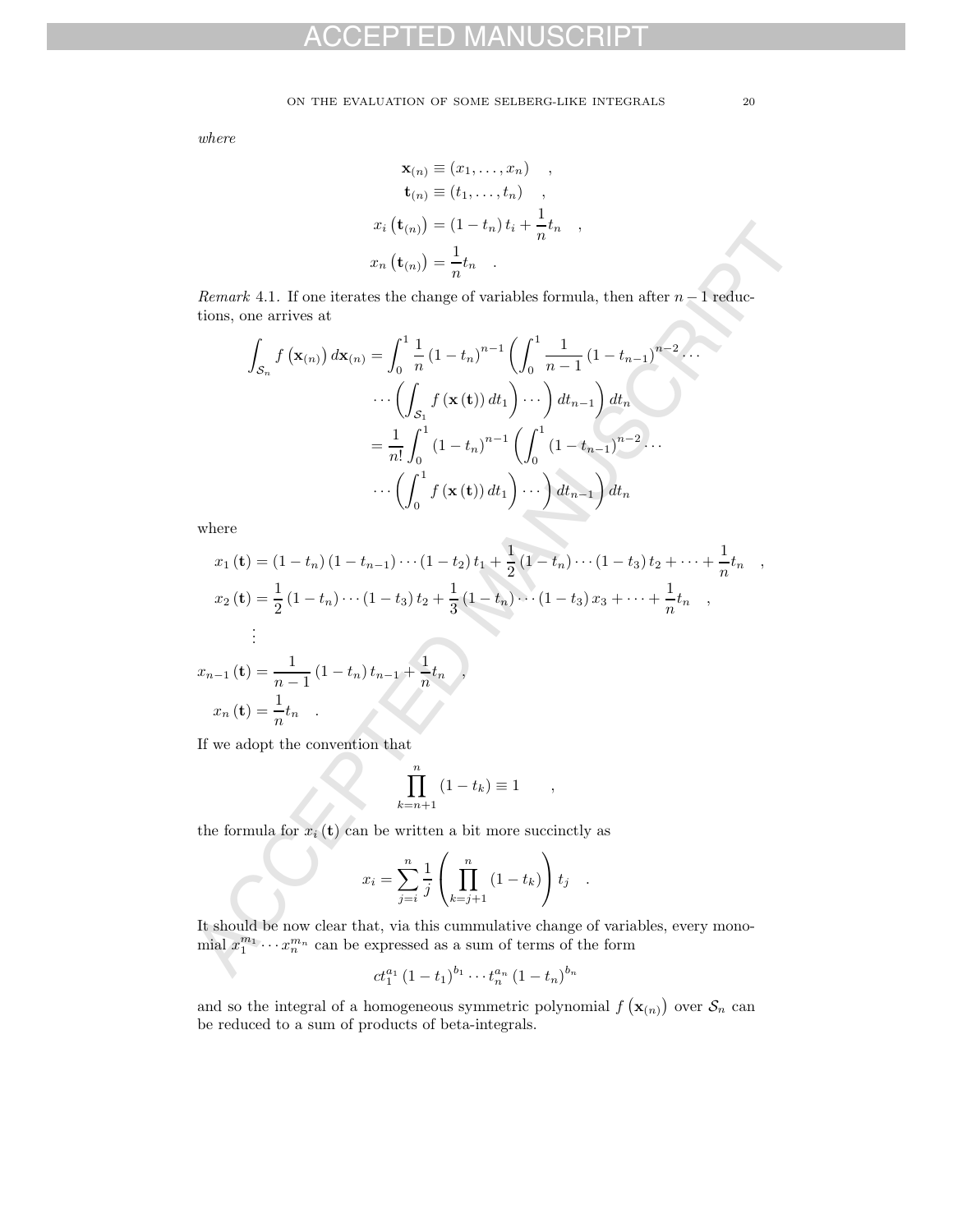4.2. **A recursive formula for**  $J_{n,\kappa}(\Phi_\lambda)$ . Now let  $\{\Phi_\lambda\}$  be some basis for the homogeneous symmetric polynomials in  $n$  variables and consider integrals of the form

(4.3) 
$$
J_{n,\kappa}(\Phi_{\lambda}) \equiv \int_{\mathcal{S}_n} \Phi_{\lambda}(\mathbf{x}) \left(\Delta^{(n)}(\mathbf{x})\right)^{\kappa} d\mathbf{x} .
$$

We begin by noting that every symmetric basis function  $\Phi_{\lambda}(\mathbf{x}_{(n)}) = \Phi_{\lambda}(x_1, \ldots, x_n)$ of degree  $|\lambda|$ , will have a "symmetric Taylor expansion" of the form

(4.4) 
$$
\Phi_{\lambda} \left( \mathbf{x}_{(n)} \right) = \sum_{i=0}^{|\lambda|} \sum_{|\mu|=|\lambda|-i} c_{\lambda \mu} \Phi_{\mu} \left( \mathbf{x}_{(n-1)} \right) x_n^i
$$

for suitable coefficients  $c_{\lambda\mu}$ . We will refer to the  $c_{\lambda\mu}$  as the "generalized Taylor  $\left( \begin{array}{c} \lambda \end{array} \right)$ coefficients" for  $\Phi_{\lambda}$ . Similarly, we can define "generalized binomial coefficients" μ  $\setminus$ for the  $\Phi_\lambda$  by the formula

$$
\Phi_{\lambda}\left(\mathbf{x}_{(n)}+t\mathbf{1}_{(n)}\right)=\sum_{\mu}\left(\begin{array}{c} \lambda \\ \mu \end{array}\right)\Phi_{\mu}\left(\mathbf{x}_{(n)}\right)t^{|\lambda|-|\mu|}.
$$

In terms of these gadgets, $\frac{1}{1}$  we see that under the substitutions

$$
x_i = (1 - t_n) t_i + \frac{1}{n} t_n = (1 - t_n) \left( t_i + \frac{t_n}{n (1 - t_n)} \right) ,
$$
  

$$
x_n = \frac{1}{n} t_n ,
$$

the right hand side of (4.4) becomes

(4.3) 
$$
J_{n,\kappa}(\Phi_{\lambda}) = \int_{S_n} \Phi_{\lambda}(\mathbf{x}) \left(\Delta^{(n)}(\mathbf{x})\right)^{n} d\mathbf{x}.
$$
 We begin by noting that every symmetric basis function  $\Phi_{\lambda}(\mathbf{x}_{(n)}) = \Phi_{\lambda}(x_1,...,x_n)$  of degree  $|\lambda|$ , will have a "symmetric Taylor expansion" of the form  
(4.4) 
$$
\Phi_{\lambda}(\mathbf{x}_{(n)}) = \sum_{i=0}^{|\lambda|} \sum_{|\mu|=|\lambda|-i} c_{\lambda\mu} \Phi_{\mu}(\mathbf{x}_{(n-1)}) x_n^i
$$
for suitable coefficients  $c_{\lambda\mu}$ . We will refer to the  $c_{\lambda\mu}$  as the "generalized Taylor coefficients" for  $\Phi_{\lambda}$ . Similarly, we can define "generalized binomial coefficients"  $\begin{pmatrix} \lambda \\ \mu \end{pmatrix}$  for the  $\Phi_{\lambda}$  by the formula 
$$
\Phi_{\lambda}(\mathbf{x}_{(n)} + t\mathbf{1}_{(n)}) = \sum_{\mu} \begin{pmatrix} \lambda \\ \mu \end{pmatrix} \Phi_{\mu}(\mathbf{x}_{(n)}) t^{|\lambda|-|\mu|}
$$
. In terms of these gadest,<sup>1</sup> we see that under the substitutions  $x_i = (1 - t_n) t_i + \frac{1}{n} t_n = (1 - t_n) \left( t_i + \frac{t_n}{n(1 - t_n)} \right)$ ,  $x_n = \frac{1}{n} t_n$ ,  
the right hand side of (4.4) becomes 
$$
\sum_{i=0}^{|\lambda|} \sum_{|\mu|=|\lambda|-i} c_{\lambda\mu} \Phi_{\mu}(\mathbf{x}_{(n-1)}(\mathbf{t}_{(n)})) x_n^i(\mathbf{t}_{(n)})
$$

$$
= \sum_{i=0}^{|\lambda|} \sum_{|\mu|=|\lambda|-i} c_{\lambda\mu} \Phi_{\mu}(\mathbf{1} - t_n) \left( \mathbf{t}_{(n-1)} + \left( \frac{t_n}{n(1 - t_n)} \right) \mathbf{1}_{(n-1)} \right) \left( \frac{t_n}{n} \right)^i
$$

$$
= \sum_{i=0}^{|\lambda|} \sum_{|\mu|=|\lambda|-i} (1 - t_n)^{|\mu|} c_{\lambda\mu} \Phi_{\mu}(\mathbf{t}_{(n-1)} + \left( \frac{t_n}{n(
$$

<sup>1</sup>These "gadgets" are in fact interesting mathematical objects in their own right (see, for example, [VK] §2.5.1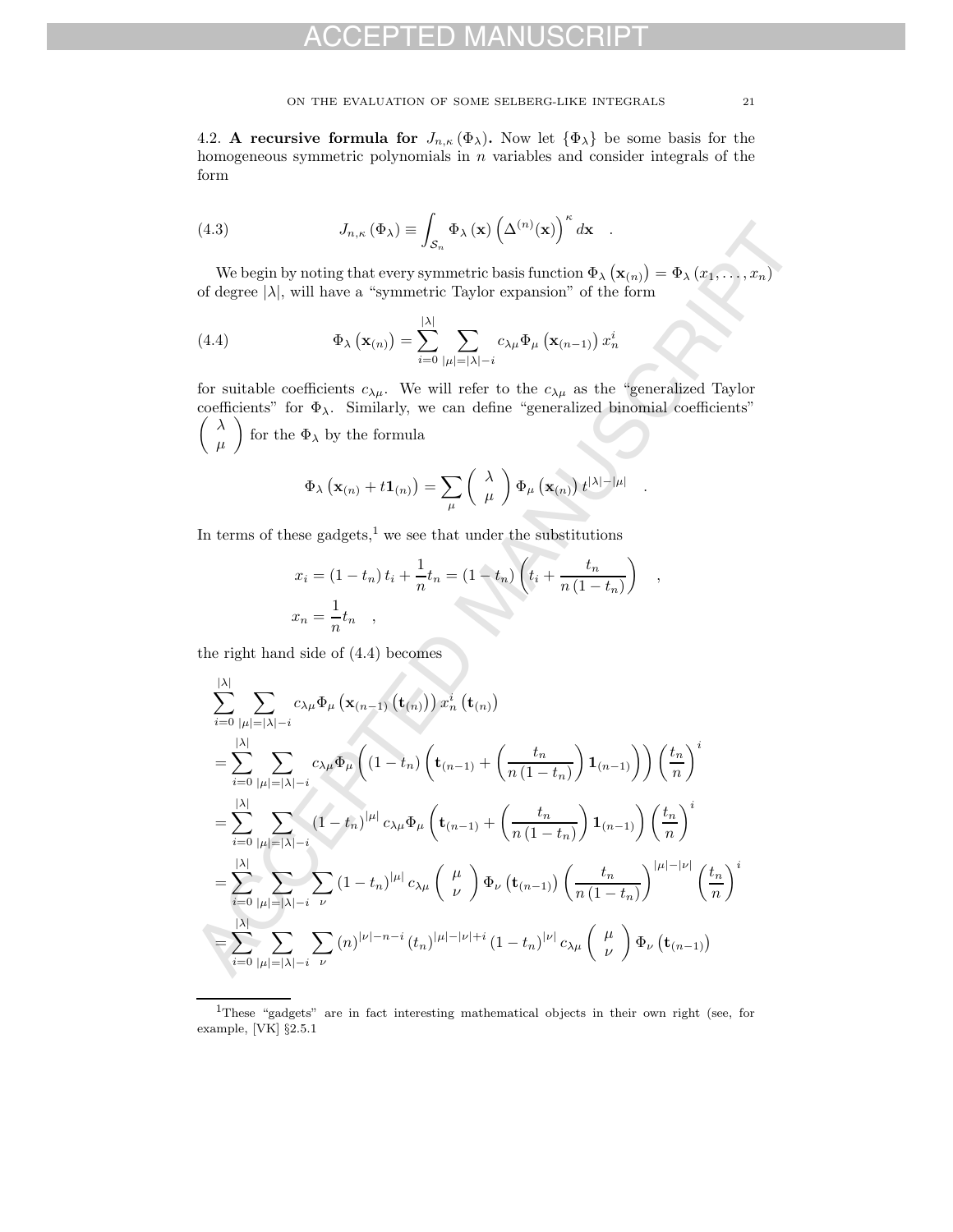and

$$
(\Delta (\mathbf{x}_{(n)}))^{\kappa} = \prod_{1 \leq i < j \leq n} (x_i - x_j)^{\kappa}
$$
\n
$$
= \prod_{1 \leq i \leq n-1} (x_i - x_n)^{\kappa} \prod_{1 \leq i < j \leq n-1} (x_i - x_j)^{\kappa}
$$
\n
$$
= \prod_{1 \leq i \leq n-1} ((1 - t_n) t_i)^{\kappa} \prod_{1 \leq i < j \leq n-1} ((1 - t_n) (t_i - t_j))^{\kappa}
$$
\n
$$
= (1 - t_n)^{\kappa (n-1 + \frac{1}{2}(n-1)(n-2))} \left( \prod_{1 \leq i < n-1} t_i \right)^{\kappa} \left( \prod_{1 \leq i < j \leq n-1} (t_i - t_j) \right)^{\kappa}
$$
\n
$$
= (1 - t_n)^{\kappa n (n-1)/2} \left( \prod_{1 \leq i < j \leq n-1} t_i \right)^{\kappa} \left( \prod_{1 \leq i < j \leq n-1} (t_i - t_j) \right)^{\kappa}
$$
\nAnorphism I curve. 4.1, we then obtain

Applying Lemma 4.1, we thus obtain

$$
\sum_{1 \leq i \leq n-1}^{1 \leq i \leq n-1} \frac{1 \leq i \leq j \leq n-1} {(1 - t_n) t_i)^{\kappa}} \prod_{1 \leq i \leq j \leq n-1} ((1 - t_n) (t_i - t_j))^{\kappa}
$$
\n
$$
= (1 - t_n)^{\kappa (n-1) + \frac{1}{2}(n-1)(n-2)} \left( \prod_{1 \leq i \leq n-1} t_i \right)^{\kappa} \left( \prod_{1 \leq i \leq j \leq n-1} (t_i - t_j) \right)^{\kappa}
$$
\n
$$
= (1 - t_n)^{\kappa n (n-1)/2} \left( \prod_{1 \leq i \leq n-1} t_i \right)^{\kappa} \left( \prod_{1 \leq i \leq j \leq n-1} (t_i - t_j) \right)^{\kappa}
$$
\nApplying Lemma 4.1, we thus obtain\n
$$
J_{n,\kappa}(\Phi_{\lambda}) = \int_{S_n} \Phi_{\lambda}(\mathbf{x}_{(n)}) \left( \prod_{1 \leq i \leq j \leq n} (x_i - x_j) \right)^{\kappa} d\mathbf{x}_{(n)}
$$
\n
$$
= \int_{0}^{1} \frac{1}{n} (1 - t_n)^{n-1}
$$
\n
$$
\times \left( \int_{S_{n-1}} \Phi(\mathbf{x}_{(n)} (t_{(n)})) \prod_{1 \leq i < j \leq n} (x_i (t_{(n)}) - x_j (t_{(n)}))^t d t_{(n-1)} \right) d t_n
$$
\n
$$
= \sum_{i=0}^{|\lambda|} \sum_{|\mu|=|\lambda|-i} \sum_{\mu} (n)^{|\nu|-n-i-1} c_{\lambda \mu} \left( \frac{\mu}{\nu} \right)
$$
\n
$$
\times \left( \int_{0}^{1} (t_n)^{|\mu|-|\nu|+i} (1 - t_n)^{n-1+\frac{\kappa}{2}n(n-1)+|\nu|} d t_n \right)
$$
\n
$$
\times \int_{S_{n-1}} \Phi_{\nu} (t_{(n-1)}) \prod_{1 \leq i < j \leq n-1} (t_i - t_j)^{\kappa} d t_{(n-1)} .
$$
\nEmployee Euler's formula for the beta function\n
$$
B(r,s) = \frac{\Gamma(r) \Gamma(s)}
$$

Employing Euler's formula for the beta function

$$
B(r,s) \equiv \frac{\Gamma(r)\Gamma(s)}{\Gamma(r+s)} = \int_0^1 t^{r-1} (1-t)^{s-1} dt
$$

we thus obtain

**Theorem 3.**

$$
J_{n,\kappa}(\Phi_{\lambda}) = \sum_{i=0}^{|\lambda|} \sum_{|\mu|=|\lambda|-i} \sum_{\nu} (n)^{|\nu|-n-i-1} c_{\lambda\mu} \begin{pmatrix} \mu \\ \nu \end{pmatrix}
$$

$$
\times B\left(|\lambda|+|\nu|+1, n-1+\frac{\kappa}{2}n(n-1)+|\nu|\right) J_{n-1,\kappa}(\Phi_{\nu}) .
$$

#### **REFERENCES**

[As] R. Askey, Some basic hypergeometric extensions of integrals of Selberg and Andrews, SIAM J. Math. Anal., **11** (1981), 938-951.